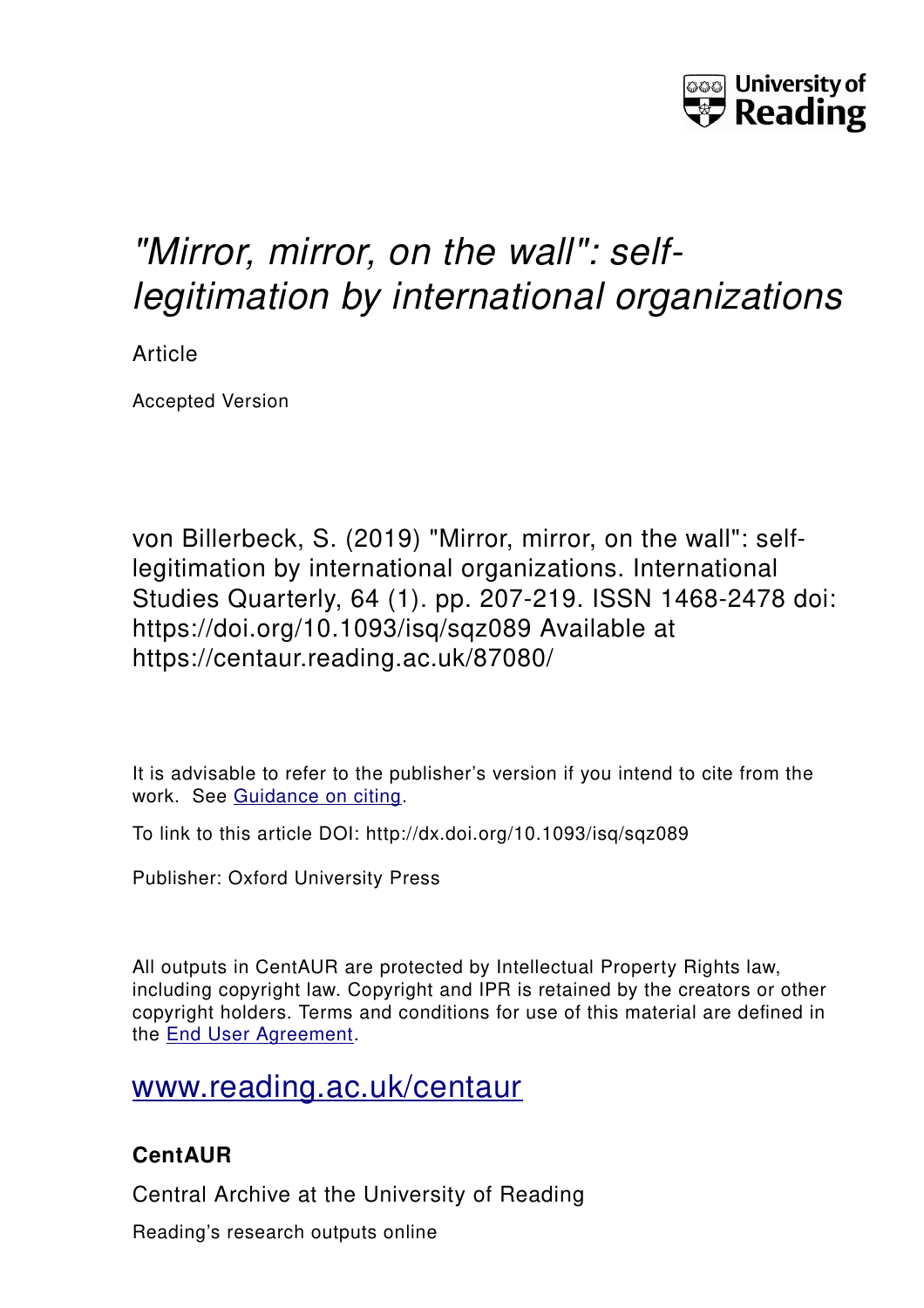*Author's note*: I am grateful to the numerous people who have commented on and supported this project, including Paul Bentall, Steven Bernstein, Chris Brewster, John Karlsrud, David Lake, Duncan Snidal, Dominik Zaum, and three anonymous reviewers, as well as participants of workshops at ISA 2016, ISA 2018, EISA European Workshops in International Studies 2017, the Folke Bernadotte Academy, the Dag Hammarskjöld Foundation, the University of Coimbra, and the University of Toronto. I'd also like to thank the UK Economic and Social Research Council for their generous funding for this project (ES/N015967/1).

# **"Mirror, Mirror, On the Wall":**

# **Self-Legitimation by International Organizations Introduction**

#### **Sarah von Billerbeck**

In a farewell speech to UN staff in 2016, Secretary-General Ban Ki-moon praised the "courage and resilience" of staff, the "global solidarity of the UN" with war-torn countries, and the organization's embodiment of a "common humanity" (United Nations Web TV 2016). While a focus on positive contributions is expected for an outgoing leader, what is notable about this grandiose discourse is that it was aimed at UN staff—not at skeptical external observers who need convincing of the UN's legitimacy, but internally, at those who, one would expect, are already convinced of it.

Across the social sciences, most analyses of legitimacy and legitimation focus on perceptions of the legitimacy of one actor by another. In so doing however, they fail to account for *self-legitimation*, where an actor undertakes legitimation not for external audiences, but internally, as a way of developing, defining, and (re)confirming its identity. Moreover, many understandings of legitimacy neglect the fact that identities are rarely uniform but instead are multiple and conflicting, and thus that legitimacy must be conceived of as variable, inconsistent, and contested.

This article addresses these omissions by examining self-legitimation by international organizations (IOs) and in particular how self-legitimation functions for IOs with multiple institutional identities. I draw on literature from several disciplines, including international relations (IR), organization studies, and sociology, and on three case studies—the UN, NATO, and the World Bank—to develop a theory of self-legitimation in IOs. I show that self-legitimation is a time-consuming, defining, and constitutive activity for IOs and that the concept of self-legitimation has explanatory power regarding IO behaviors that otherwise appear puzzling.

I argue that organizations that have less cohesive and more contradictory identities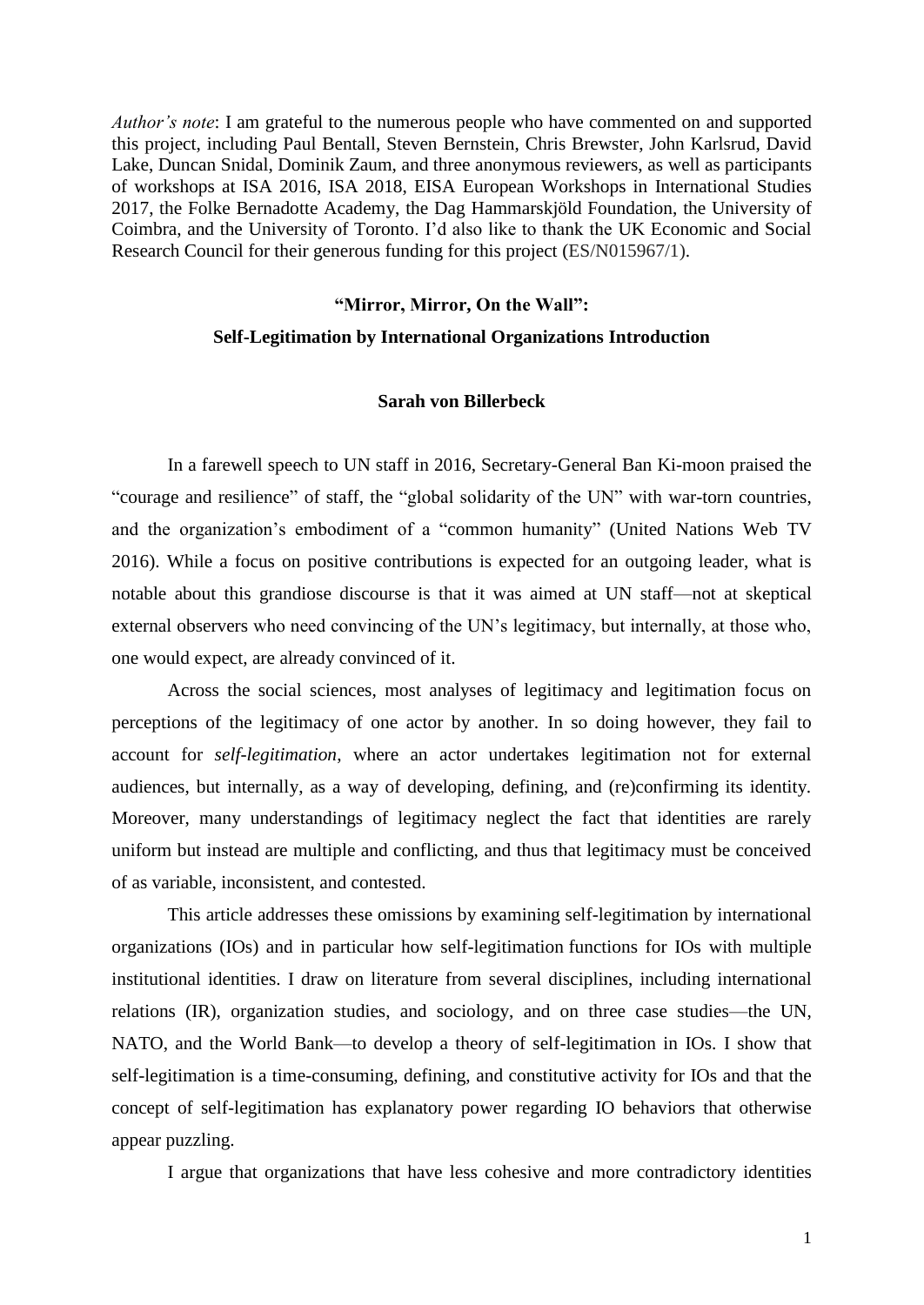and whose multiple identities do not exist in a clear hierarchy face a greater need to selflegitimize. Few IOs have uniform, cohesive identities: most are at once operational actors that participate actively in global political and economic processes *and* normative actors that develop and promote international norms (von Billerbeck 2017; Lipson 2007); additionally, most IOs are both autonomous entities composed of technical experts and international civil servants and intergovernmental bodies controlled by member states (Rittberger et al. 2012; Barnett and Finnemore 2004; Reinalda and Verbeek 1998).

These different identities sometimes dictate contradictory goals and practices, forcing the organizations to "violate" the principles and activities considered appropriate to one of their identities, thus complicating legitimation. Where IO staff find themselves faced with such contradictions, they must either "select" one identity or prioritize one set of appropriate behaviors and values above another. Where they lack the ability to select or prioritize, they engage in self-legitimation, which entails the use of discourse, communication, and symbols to affirm a coherent institutional identity. Put simply, these practices allow IO staff to look in the mirror and like what they see. However, this implies that IOs often say one thing and do another, and these contradictory discursive and operational practices have a number of broader effects, including reduced legitimacy perceptions by external audiences, resistance to reform, and decreased risk aversion.

My contribution is four-fold. First, I fill a gap in theories of legitimacy in IR, which focus on external legitimacy, neglecting internal legitimacy needs and their importance for the cohesion and efficiency of various actors. Second, I fill a gap in our understanding of IO behavior. By unpacking practices of self-legitimation, I show how behaviors that may appear inefficient or unnecessary actually constitute essential practices aimed at maintaining a cohesive identity and purpose in the face of conflicting imperatives. Third, I contribute to a growing body of research that integrates scholarship on IOs from IR and organizational sociology.<sup>1</sup> Finally, I provide a rich empirical look into the inner workings of the three IOs under study.

The article proceeds as follows. First, I explore the concept of self-legitimation, situating it within theories of legitimacy, legitimation, and organizational behavior. Second, I apply the concept to IOs, describing how self-legitimation is both relevant for and complicated by the multiple identities of IOs. Third, drawing on the case studies, I posit a

<sup>&</sup>lt;sup>1</sup> On the gap between these fields and the extent to which it has been closed, see Ness and Brechin 1988 and 2013.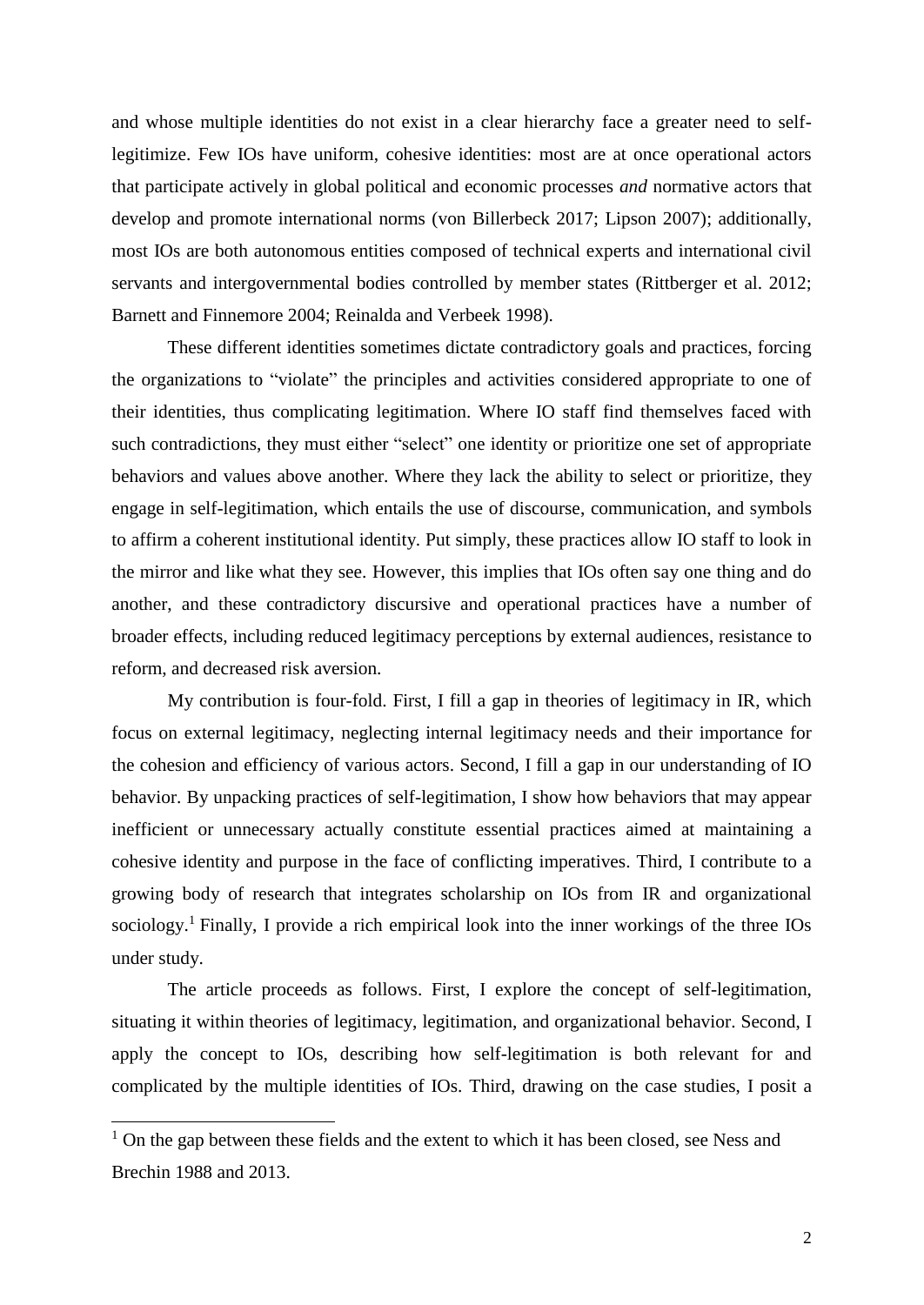theory of self-legitimation. I argue that self-legitimation needs are determined by the degree of identity coherence and identity hierarchy in IOs, and I distinguish two temporal dimensions of self-legitimation—ongoing and specific—identifying three sets of circumstances when self-legitimation is especially necessary for IOs. Fourth, I identify practices of self-legitimation in IOs, including narratives, internal communications, and symbols and events. Fifth, I discuss the wider repercussions of self-legitimation. The final section concludes.

# **Legitimacy, Legitimation, and Self-Legitimation**

Early definitions of legitimacy in IR considered it a feature that marks the relationship between rulers and ruled based upon shared normative standards (Clark 2005; Coicaud 2002; Franck 1990; Hurd 2007). In organizations, Dowling and Pfeffer define legitimacy as "congruence between the social values associated with or implied by their activities and the norms of acceptable behavior of the larger social system of which they are a part" (Dowling and Pfeffer 1975: 122). Suchman (1995: 574) similarly defines legitimacy as "a generalized perception or assumption that the actions of an entity are desirable, proper, or appropriate within some socially constructed system of norms, values, beliefs, and definitions." More recently, scholars have recognized that legitimacy is not just a static characteristic, but one that is contested, fluctuates, and used strategically. Actors seek legitimacy through legitimation—actions designed to generate legitimacy in the eyes of particular audiences because they believe it to support the achievement of their goals (Suchman 1995; Wilén 2009). These analyses, however, fail to account for self-legitimation, where an actor undertakes legitimation internally, as a way of developing and reinforcing its identity and maintaining a sense of its own appropriateness (Barker 2001).

This focus on external constituencies persists despite the fact that there are references to internal legitimacy as far back as Weber's examination of legitimacy and the state. Weber (1978: 213) noted that while legitimacy characterizes the ruler-ruled relationship, rulers themselves "feel the never ceasing need to look upon [their] position as in some way 'legitimate.'" Claude (1966: 368) echoed this: "power holders…cannot comfortably regard themselves as usurpers or tyrants but require some basis for convincing themselves of the rightness of their position." More recently, Barker (2001: 112, 41) argued that "legitimation is an activity which serves to confirm the identity of the legitimator" and that is "carried on by rulers for their own benefit." Self-legitimation, then, involves an endogenous process in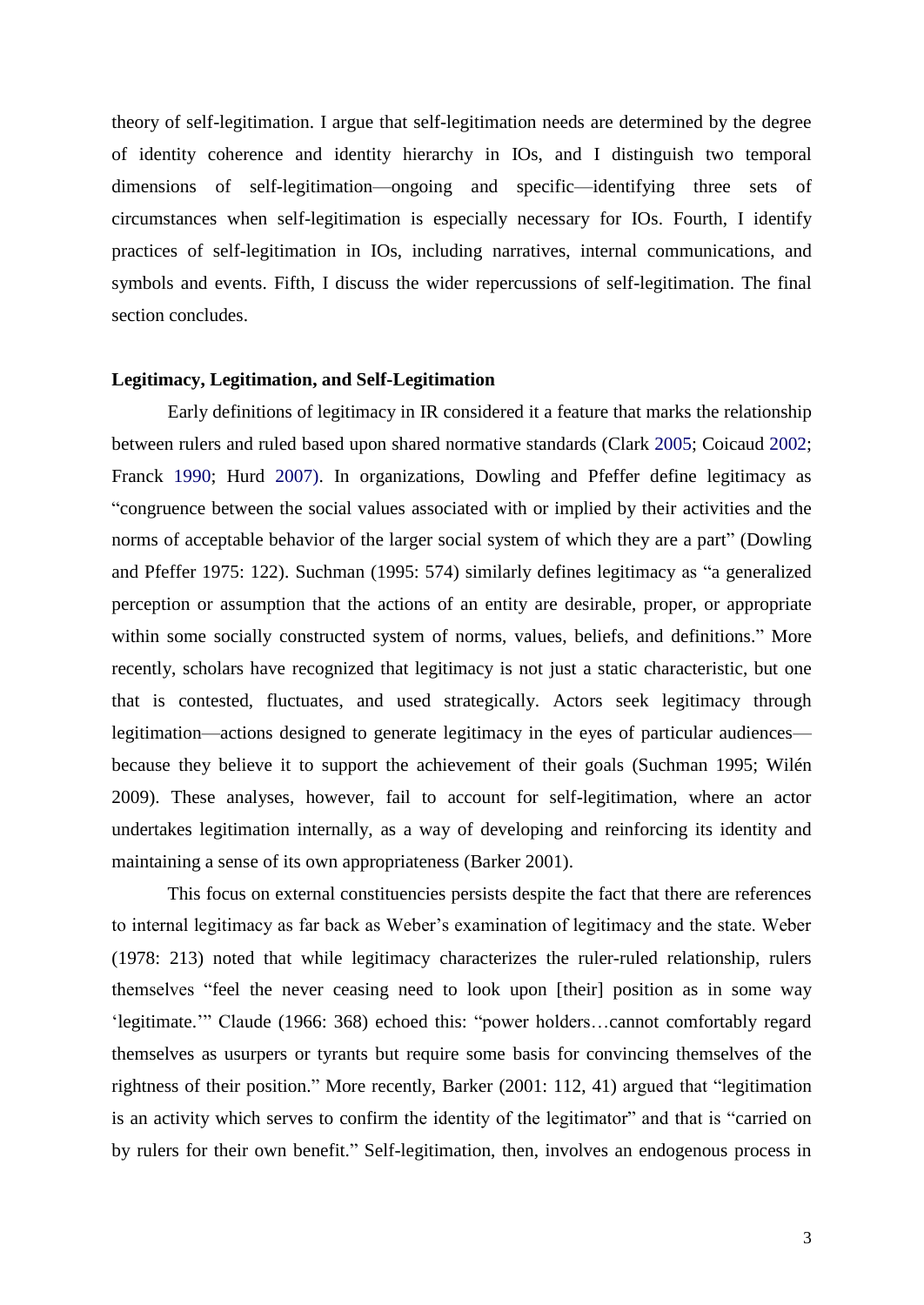which actors hold up mirrors to reinforce and remind themselves of their own normative correctness.

That actors in the international system should care about their own identity and legitimacy, separately from concern for how they are perceived externally, derives from a basic human need for a cohesive sense of self, well-documented in sociology and social psychology. <sup>2</sup> Originally developed by pyschologists, the concept of ontological security holds that individuals require a "stable sense of self-identity" (Giddens 1991: 54) within a "predictabl[e] social order" (Ejdus 2017: 2).<sup>3</sup> Ring and Van de Ven (1989: 180) note that there is a "need within individuals to have a sense of identity—that is, a general orientation to situations that maintain esteem and consistency of one's self-conceptions." In this way, people need not only a clear sense of identity, but also a perception that that identity is good, appropriate, and aligned with the norms of their social setting.

While this is a deeply individual cognitive and emotional need, identities also exist at the collective level and thus so does the need for ontological security, a point stressed by organizational theorists. Cheney (2000: 135) asserts that identities "remain crucial as points of reference, anchors for the self and for groups." Bradford and Quinton (2014: 1026) similarly argue that "a positive social identity in relation to [a]…group can serve several important psychological functions for the individual, such as fostering self-worth, helping them to make sense of people and situations."

Within an organization, the individual staff member's identity is a product of interactions in the social or cultural setting of that organization (Weick 1995: 20), and it is thus at least partly distinct from his or her non-professional identity. Additionally, because it is a result of ongoing interactions in the organization, it can be said to be, first, similar to others within the organization, and second, representative of the broader identity of the organization. This is how we can say that an organization has "an" identity, even though it is made up of numerous individuals, who are all unique. 4 Indeed, observers of organizations *do*

<sup>2</sup> See Morris 2013; Burke and Franzoi 1988; Erez and Earley 1993.

<sup>3</sup> See also Laing 1960; Giddens 1991; Lebow 2016.

<sup>&</sup>lt;sup>4</sup> See Dutton and Dukerich 1991: 548. Some scholars criticize the tendency to slip between individual and organizational levels of analysis. However, I posit that this reflects the fact that individuals project their identities onto collectives and, in turn, adopt elements of their collective identities into their individual ones. See Lebow 2016: 35-36; Maitlis and Christianson 2014: 94-96; Edjus 2017: 3; Weick 1995: 20-23.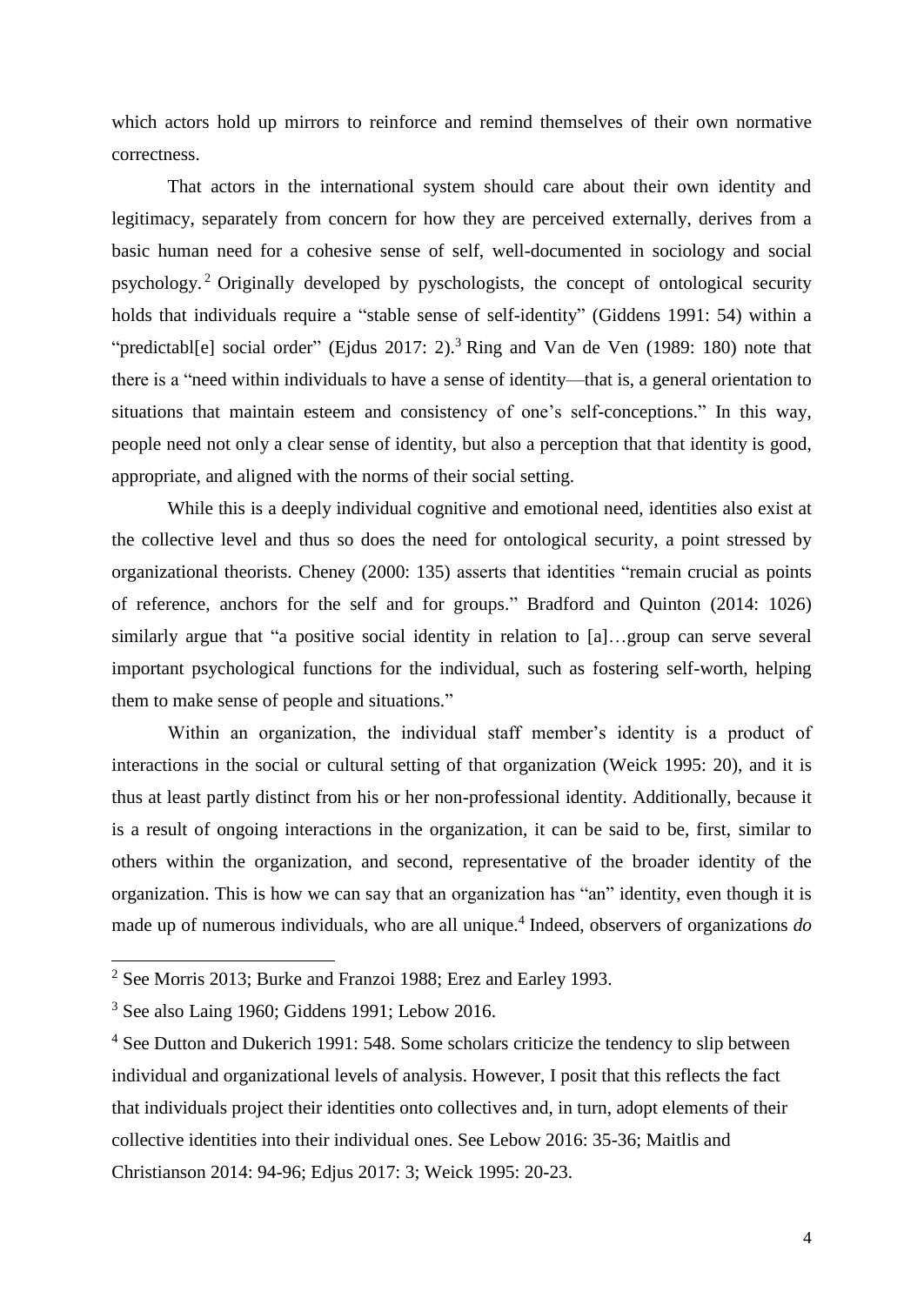characterize them in particular ways—as normative or bureaucratic, for example. Though organizations are not people, they do have personalities, and it is unsurprising that their staff care about the cohesion and stability of that institutional identity.<sup>5</sup> From a research perspective, this also means that organizational identity and identity needs can be studied by observing the behavior and views of individual staff acting in their professional capacities.<sup>6</sup>

To maintain a cohesive identity, organizations engage in what organizational theorists call sensemaking, a process by which staff retrospectively make sense of unexpected events that challenge their conception of their organizational identity by constructing a version of reality in which the event and their reactions to it can be understood and rationalized (Weick 1995). Weick (1995:21) specifies that sensemaking involves the creation and sustaining of a consistent identity, one that "reflects favorably on the organization and one that also promotes self-enhancement, efficacy, and consistency," and Garfinkel (1967, in Weick 1995: 67) notes that such "constructed" rationality "is used to legitimize what has occurred."

That staff in organizations should face such discrepant situations is not surprising. According to Krasner (1999) and Lipson (2007), who draw on Brunsson's (2002) theories of organized hypocrisy, organizational environments are characterized by conflicting material and normative demands, similar to the incoherence I describe below. To manage these inconsistencies, organizations must be hypocritical—that is, they must comply with normative demands symbolically while simultaneously undertaking actions that contradict those norms, a process Meyer and Rowan (1977) call decoupling.<sup>7</sup> These scholars specify that because such hypocrisy arises from features inherent to organizational environments, it is indispensable to their survival.<sup>8</sup>

At the same time, hypocrisy can also threaten organizations' legitimacy because it shows them to be incoherent. As Lipson (2007: 22) notes, "if…an organization [is] seen to be

 $<sup>5</sup>$  On ontological security in IR, see Ejdus 2017; Mitzen 2006; Steele 2008; Zarakol 2010.</sup>

 $6$  In this sense, this research falls within and contributes to the "practice turn" within IR,

which understands social realities as being "constituted by human beings acting in and on the

world" (Cornut 2017) and considers it possible to understand global phenomena by

<sup>&</sup>quot;zoom[ing] in on the quotidian unfolding of international life" (Adler and Pouliot 2011: 1).

 $<sup>7</sup>$  Meyer and Rowan here build upon earlier work by Weick (1969).</sup>

<sup>8</sup> Lipson 2007: 19; Krasner 1999: 65-66. Farrell and Finnemore (2013) also note the "utility" of hypocrisy, but warn that where the gap between rhetoric and reality becomes too blatant, hypocrisy loses its instrumental value.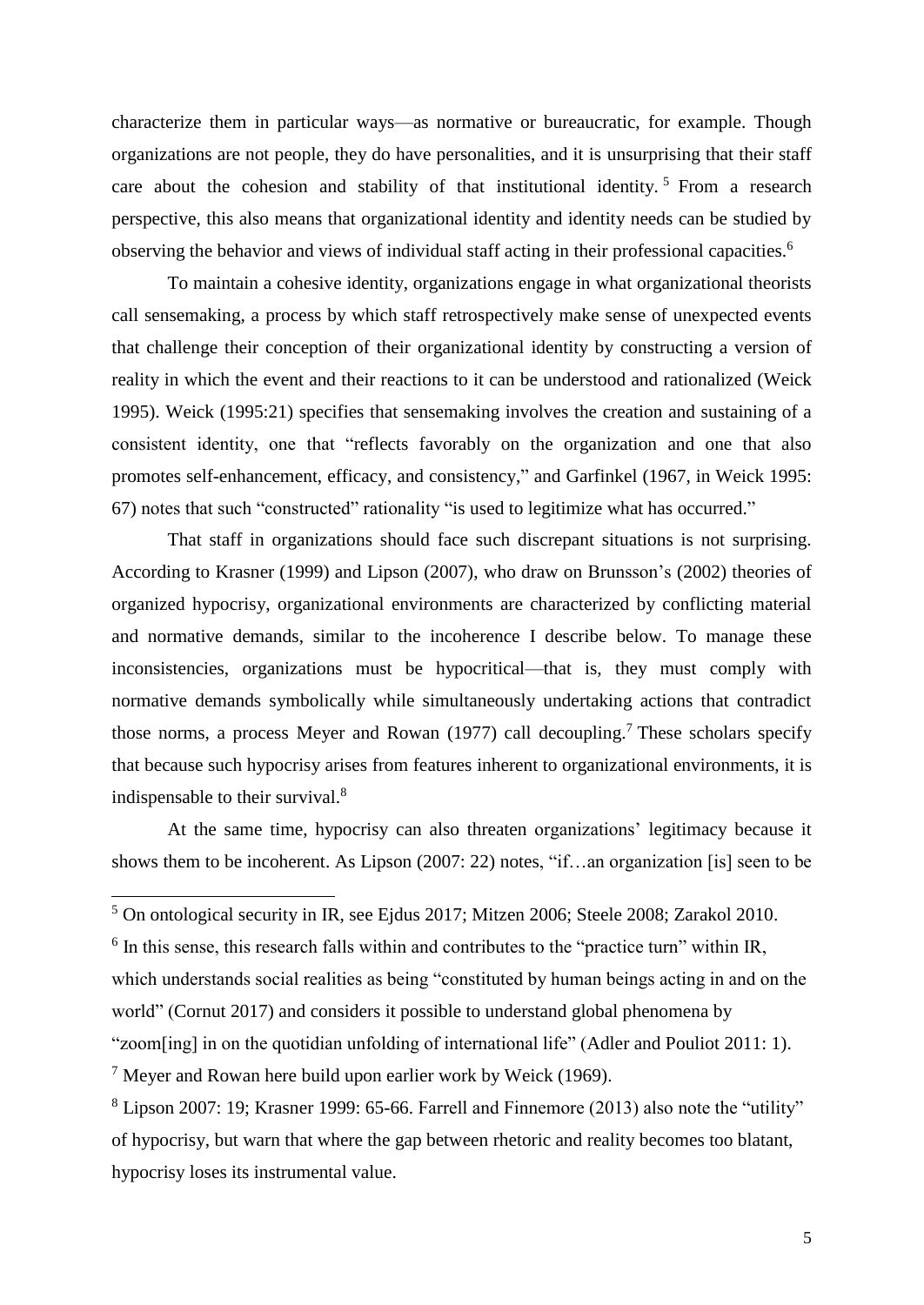talking and acting in inconsistent ways, the organization's coherence as an actor, essential to its legitimacy, can be called into question." Consequently, organizations will engage in activities that attempt to demonstrate consistency between discourse and behavior in a bid to assert their legitimacy. Brunsson calls this meta-hypocrisy, that is, "the posture that a hypocritical organization is not a hypocrite" (2007: 125). Such posturing is similar to the idea of sensemaking, where organizations attempt to portray themselves "as being consistent with regards to what is said, decided, and done" (Brunsson 2007: 125), even where in fact they are saying and doing different things.

Analyses of meta-hypocrisy usually focus on its external dimension: it is a response to societal norms that consider hypocrisy unacceptable and that demand that an organization's talk, decisions, and actions align (Brunsson 2007: 124). Efforts to "cover up" hypocrisy are therefore largely undertaken in the interests of not being discredited in society. Similarly, organizational sensemaking is at least partly intended to project a consistent and legitimate identity to external audiences. However, attempts to demonstrate consistency by staff are also *for* staff, and there is a strong endogenous character to sensemaking: staff hold up "mirror[s] in front of which [they] primp, evaluate, and adjust the self that acts, interprets, and becomes committed" and "sensemaking occurs in the service of maintaining a consistent, positive selfconception" (Weick 1995: 21, 23).

According to organizational theorists, this "primping" relies on discourse, communication, and symbol. Pfeffer argues that language, symbolism, and ritual are used to legitimate decisions and maintain belief systems in organizations (Pfeffer 1981), and Weick (1995: 3, 41) asserts that sensemaking rests on organizations' "own languages and symbols" and their "talk, discourse, and conversation." <sup>9</sup> Indeed, organizations are sometimes understood *primarily* as discursive systems, in which narratives are constitutive of organizational identities, give meaning to events, construct reality, and disseminate and entrench norms and values (Geiger and Antonacopoulou 2009; Boje 1991; Vaara, et al. 2016; March and Olsen 1976).

#### **Self-Legitimation in IOs**

In spite of these analyses, studies of IO legitimacy within IR have focused on external legitimacy—whether they are considered legitimate by states, beneficiaries, and others (Tallberg et al. 2013; Zaum 2013; Steffek 2003; Suchman 1995). This is surprising given that

<sup>9</sup> See also Barker 2001: 6.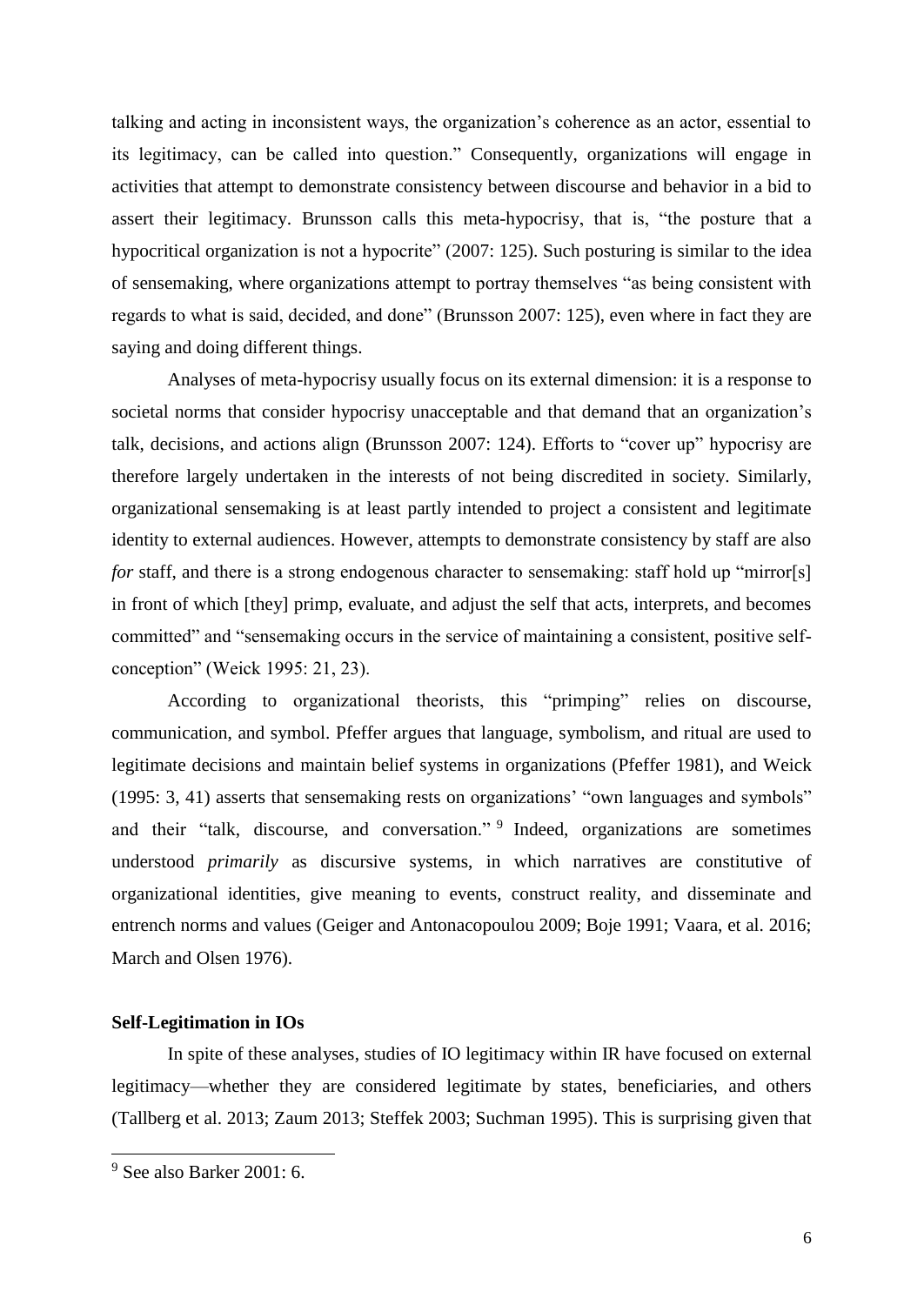recent scholarship acknowledges that they have autonomous identities and agency and have the capacity to define themselves, identify themselves with particular principles and norms, and question the appropriateness of their actions (Rittberger et al. 2012; Barnett and Finnemore 2004; Reinalda and Verbeek 1998). Indeed, staff in IOs do have perceptions of their organizational identities—what they stand for and what their duties are—that are more than simply external projections and that constitute powerful self-images relating to the rightness and legitimacy of their work. It is, indeed, questionable how IOs could successfully project legitimacy *externally* if they lack a cohesive sense of legitimacy *internally*. 10

Very few scholars have considered this internal dimension of IO legitimacy. Gronau and Schmidtke (2016: 544) point to what they call an "administrative turn in IR" when they include staff as a legitimacy audience in their study of the G8 and the IMF. They note that "[o]nly if staff dispose of a pool of legitimacy beliefs can they be expected to form a sufficiently reliable basis for the authority of the institution, making it well equipped to operate" (2016: 544-545). In her examination of MERCOSUR, Oelsner (2013: 117) notes that "organizations possess identities and identity requirements" and a cohesive internal institutional identity is critical for effectiveness. Nelson and Weaver (2016: 921) concur that internal identity perceptions help to explain certain IO behaviors, because they are aimed at "maintain[ing] a consistent view of the world and the organization's role in it" (Weaver 2008: 37). Sarfaty (2009: 649) insists that "theories of international institutions should account for the internal dynamics within organizational cultures." Barnett and Coleman (2005: 599-600) also emphasize the need to understand organizational culture, which they define as the ways in which organizational identity determines how an organization conceives of problems and appropriate solutions, in order to understand the organization's interactions with its environment. However, these studies are not connected under any broader theoretical umbrella; accordingly, how self-legitimation in IOs works, when it is needed, and what it entails remain underspecified.

In the next sections, I present a theory of self-legitimation in IOs. After introducing my methodology, I show that self-legitimation needs are determined by the degree of identity cohesion and identity hierarchy within IOs, and I identify two temporal dimensions of selflegitimation, three categories of self-legitimation practices, and three broader repercussions.

# **Methods and Case Selection**

<sup>&</sup>lt;sup>10</sup> See Bradford and Quinton 2014: 1027.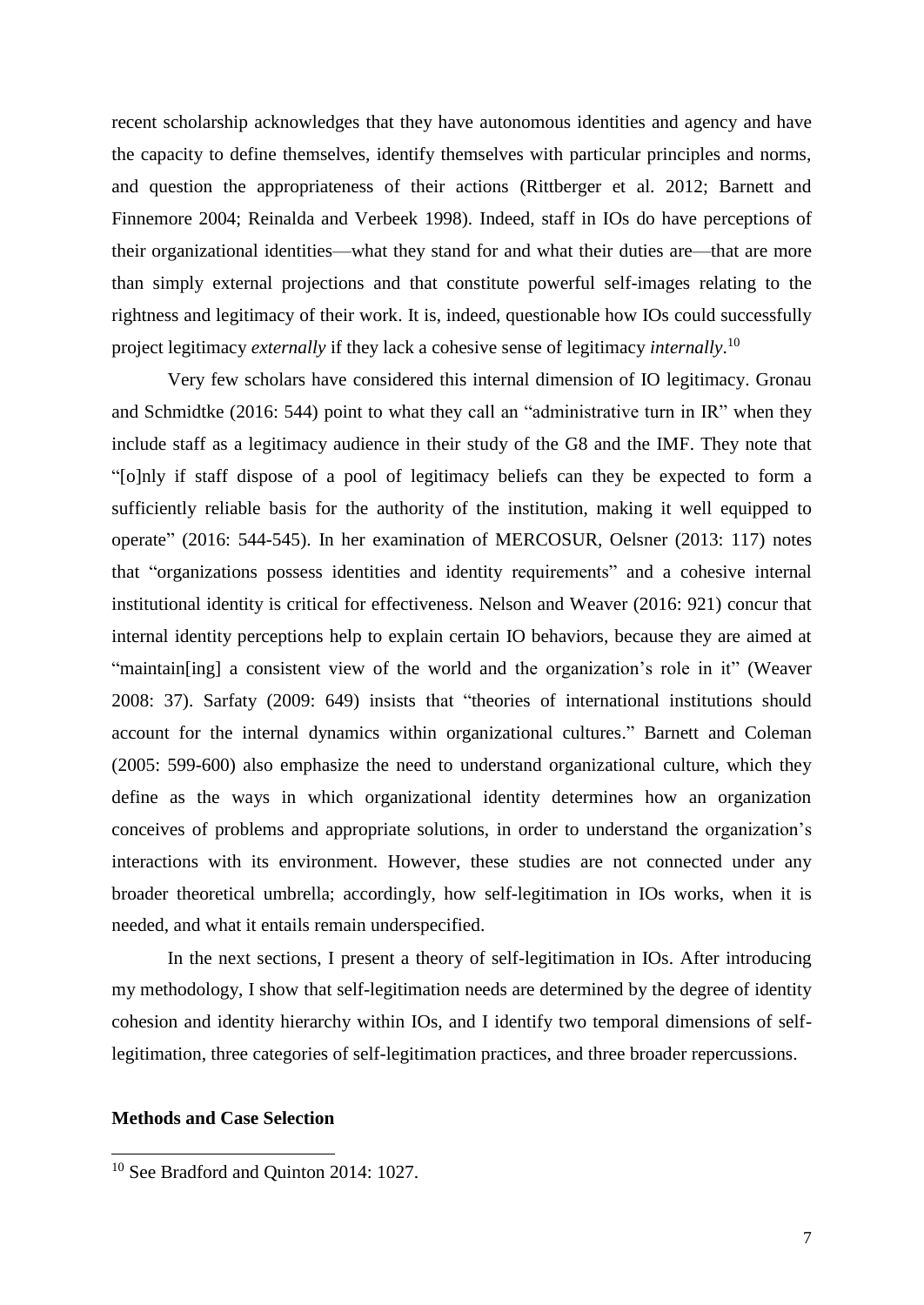This paper undertakes inductive theory-building, drawing upon three in-depth case studies: the UN's Department of Peacekeeping Operations (DPKO),<sup>11</sup> NATO's International Staff, and the World Bank's International Bank for Reconstruction and Development. These organizations were selected because they all have both operational and normative identities and are intergovernmental organizations composed of member states and international secretariats; they thus display multiple organizational identities and represent spaces where self-legitimation practices can be observed. At the same time, they diverge in the degree to which they are more or less operational or normative and the way in which they interact with member states, allowing me to compare whether and how intensively they engage in selflegitimation.

The empirical work is based upon 87 semi-structured interviews with IO staff, conducted between January 2017 and February 2018. Interviewees were non-randomly selected for their familiarity with the differing obligations and duties of the organizations and were chosen to represent a range of ranks, functions, and duration of tenure. All interviewees were secretariat staff, not seconded national officials.

I drew conclusions and developed my theory of self-legitimation once data saturation was reached (Fusch and Ness 2015: 1409). In this study, patterns emerged early within each organization; I then conducted additional interviews to verify and confirm my findings. Purposeful interviewee recruitment provided added protection against bias by ensuring that I recorded the views of a diverse range of individuals within each case (Bernard 2012).

## *Identity (In)coherence*

 $\overline{\phantom{0}}$ 

While many scholars recognize that IOs operate in contexts marked by uncertainty, contradiction, and complexity and often attribute inefficient behavior to these factors, they often fail to recognize that uncertainty, contradiction, and complexity also derive from within, from the multifaceted and contradictory identities of these organizations, and that some of their behavior is therefore the result of internal factors (Barnett and Finnemore 2004; Nelson and Weaver 2017; Lipson 2007; Brunsson 2002). Indeed, if self-legitimation entails efforts to delineate and reaffirm a cohesive organizational identity, then entities with multiple, divided, and conflicting identities should have a particular need to self-legitimize.

<sup>&</sup>lt;sup>11</sup> For convenience, I use "UN" to refer to DPKO. In 2019, DPKO was renamed the Department of Peace Operations (DPO).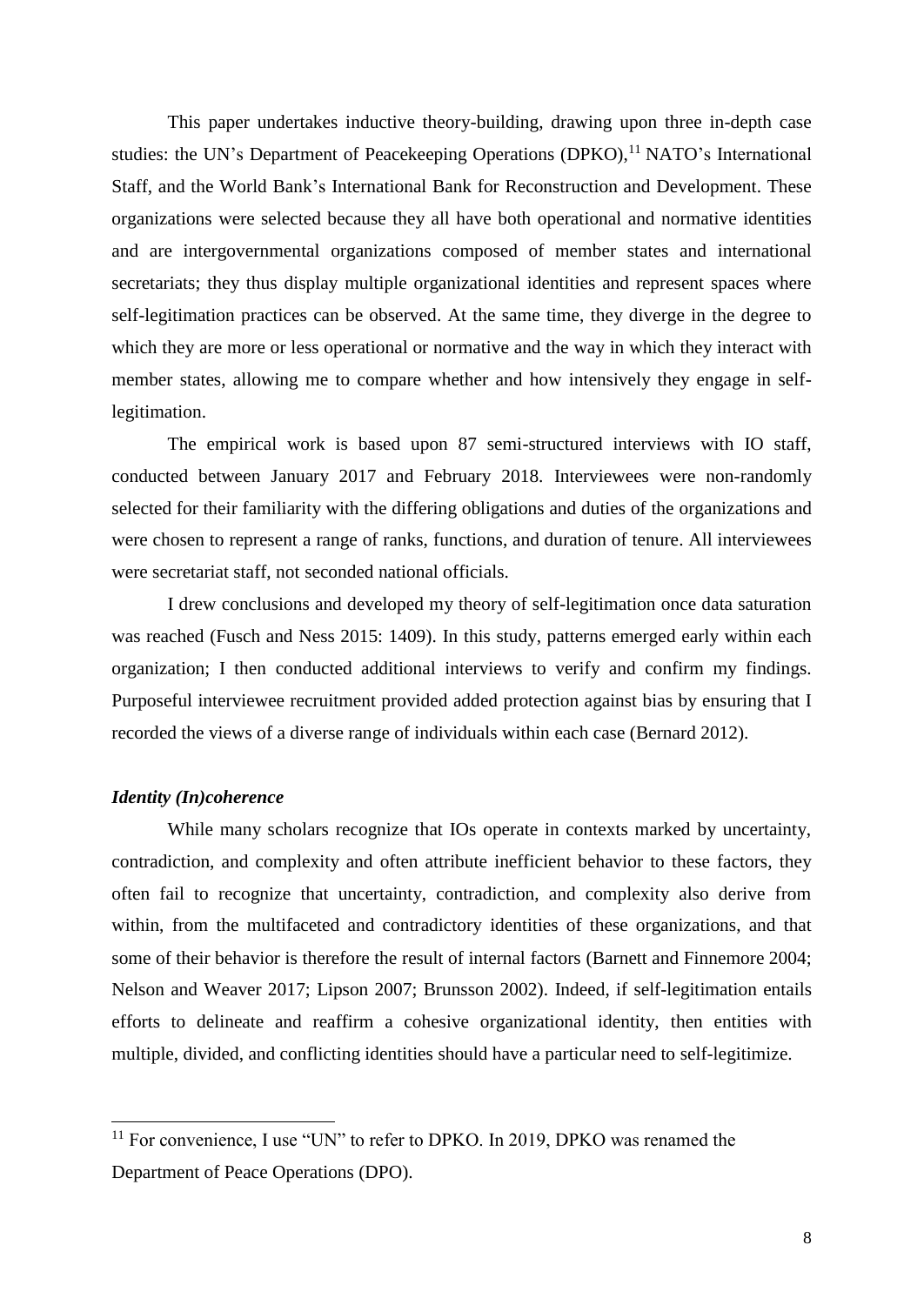I conceive of incoherence as entailing the existence of contradictory elements within an IO's mission, purpose, or mandate. Incoherence can range from fully aligned to mutually exclusive. In the former, an organization is perfectly coherent and never faces situations where its values, tasks, and methods conflict; in the latter, an organization is fully incoherent and frequently faces situations where two or more obligations are incompatible. While these contradictions can exist along a number of vectors, two areas of tension are particularly important.

First, most IOs have both operational and normative identities. IOs are proactively involved in the management of a range of international processes like peacekeeping and economic development *and* the projection of values. As March and Olsen have argued, IOs are "not only decision-making institutions but also institutions for…creating meaning and for promoting specific concepts of the nature and role of the state, markets, human rights, and international organizations" (March and Olsen 1998: 964). As discussed, Brunsson (1989; 2007) concurs, asserting that organizational environments are marked by conflicts between values and actions. Lipson (2007: 7) notes that organizations face both "constraints related to competitive efficiency…and societal expectations of conformity with external normative and cultural…standards."

The three organizations examined here all display both operational and normative identities, though to varying degrees. The UN is the most "divided": it is both an actor dedicated to the development and dissemination of international norms and principles and one that deploys nearly 100,000 personnel globally and plays a leading role in international conflict management (United Nations Peacekeeping 2019). NATO (1949) has a more strictly operational identity focused on military action, but it was founded by a group of liberal states "on the principles of democracy, individual liberty and the rule of law," a values-based identity of which its staff remain keenly aware. Additionally, since the end of the Cold War, NATO has substantially diversified its areas of activity to include *inter alia* governance, anticorruption, and counter-terrorism, thus "becom[ing] a normative organization."<sup>12</sup> The World Bank was similarly founded with a narrow operational identity as a bank for developing countries, but it has grown to take on a variety of normative tasks, such as environmental protection, gender equality, and anti-corruption (World Bank Group 1944).

These diverse identities sometimes prescribe goals and ways of working that conflict, compelling staff to "violate" the principles and activities considered appropriate to one of

<sup>&</sup>lt;sup>12</sup> NATO official, January 2018.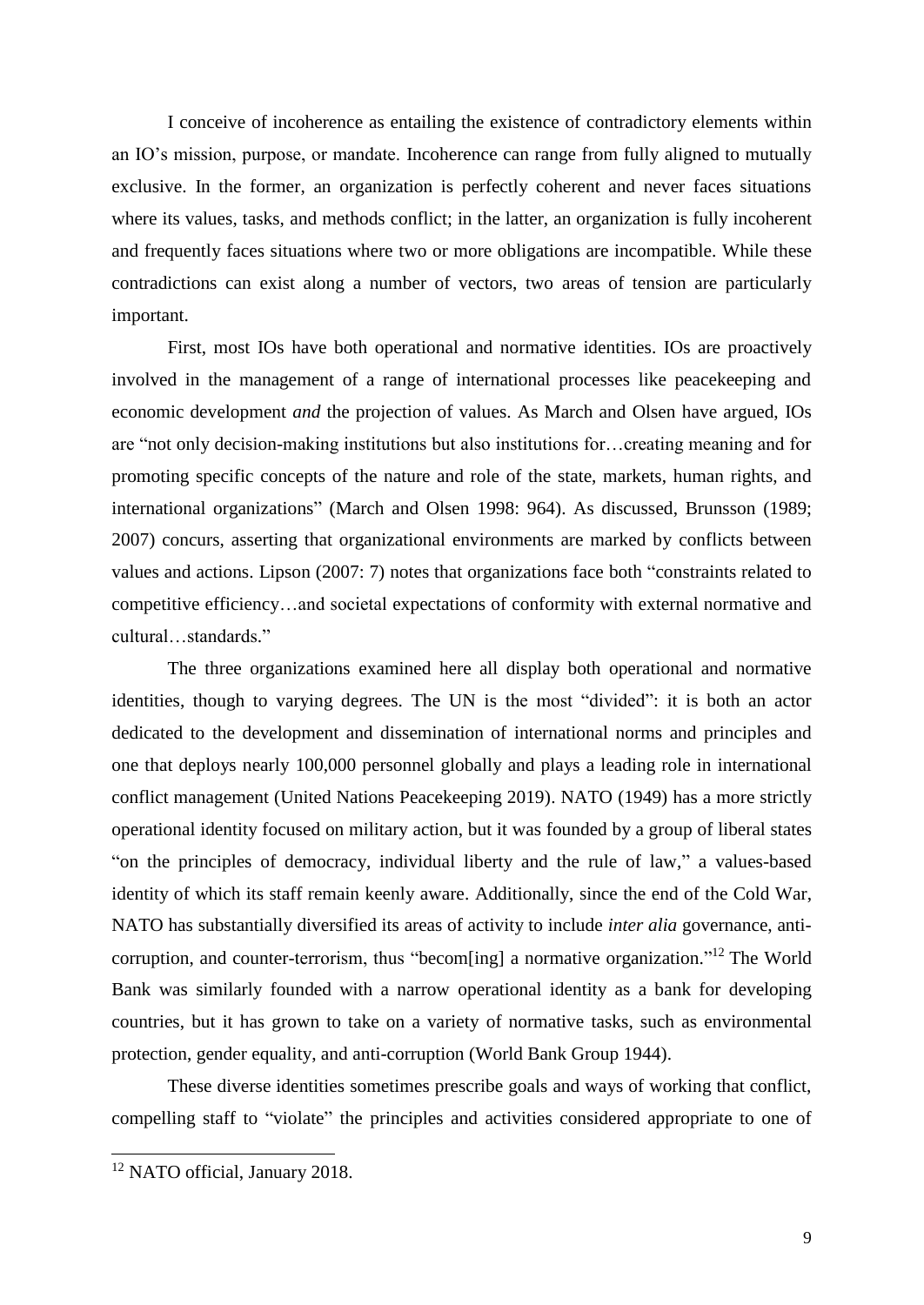their identities. For example, DPKO officials noted that missions are often forced to choose between respect for host country sovereignty and demands for self-determination by marginalized or minority groups.<sup>13</sup> Others highlighted the "tension over...the UN's normative commitment to human rights [and]…the realities [of ensuring security] on the ground."<sup>14</sup> Nearly all agreed that the UN has "very much...a split personality"<sup>15</sup> and "an identity crisis [about] what [we're] actually trying to achieve."<sup>16</sup> Similarly, NATO and World Bank staff noted the dilemmas caused by working with "regimes and governments…[that] are dictatorships or [that] are guilty of inflicting human rights violations."<sup>17</sup>

Second, most IOs are structurally dichotomous in that they are both instruments funded and mandated by member states *and* independent secretariats composed of international civil servants with specialized expertise relating to one or several functional areas. Indeed, while IO staff recognize that they are the implementing arm of their state principals, as highly experienced practitioners in peacekeeping, security, and development, they also want conduct assessments, strategize, and implement activities.<sup>18</sup> However, courses of action preferred by staff based upon their expertise may contradict those preferred by member states based upon their interests. States may therefore not always permit autonomous action and may oblige IO staff to undertake activities that they consider inappropriate for their identity as international civil servants and technical experts.

This divide is most evident in the UN, where DPKO staff admitted that they disliked being "micromanaged by member states,"<sup>19</sup> but recognized equally that they are "at the service of [those] states."<sup>20</sup> NATO staff asserted their status as independent experts but strongly considered themselves as "at the service of [the] nations,"<sup>21</sup> demonstrating a lesser degree of incoherence. The World Bank was also less divided, with staff adamant about their

<sup>13</sup> Former DPKO official, January 2017.

<sup>&</sup>lt;sup>14</sup> DPKO official, February 2017.

<sup>&</sup>lt;sup>15</sup> DPKO official, November 2017.

<sup>16</sup> UN official, November 2017.

<sup>&</sup>lt;sup>17</sup> World Bank official, November 2017; NATO officials, May 2017, January 2018.

<sup>18</sup> On international staff and expertise in IOs, see Barnett 2012: 508-509; Autesserre 2014: 75-76.

<sup>19</sup> UN official, January 2017.

<sup>20</sup> UN official, January 2017.

<sup>21</sup> NATO official, January 2018.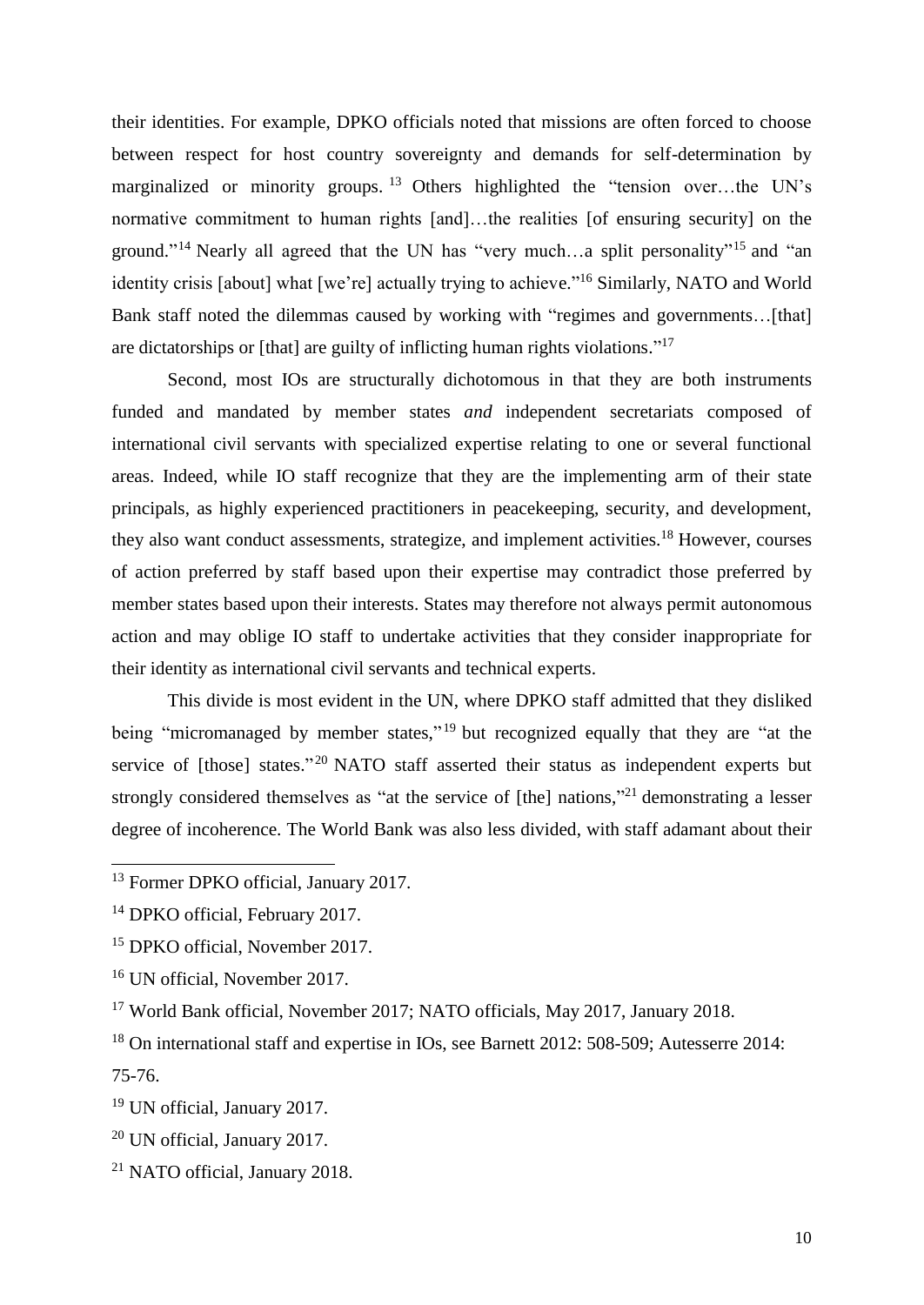identities as world-leading technical experts; still, they too recognized that their work is driven by member states, either in their capacity as clients or as board members.<sup>22</sup>

Most IOs thus have operational, normative, and institutional—that is instrumentalautonomous—identities that are fragmented and often contradictory, though to different degrees. This, in turn, renders it difficult for IO staff to maintain a sense of their own legitimacy: if they are compelled to violate principles or behaviors appropriate to one side of their identity in order to comply with those appropriate to another, they are unlikely to feel an overall sense of the rightness or appropriateness of their work.

Of course, not all identities within an organization will conflict, nor will those that conflict always conflict, and the analytical categories described here are not absolute. Operations have normative content and normative standards have operational manifestations; equally, the dual structure of IOs can lead to convergence rather than tension between IOs and member states.<sup>23</sup> Indeed, ideally an organization's structure, operational goals, and values align, maximizing identity coherence and self-legitimacy. However, where they do not, they generate contradictory obligations and compel staff to engage in self-legitimation in a bid to maintain a sense of "stability, consistency, and meaning" (Nelson and Weaver 2016: 923).

#### *Identity Hierarchies*

l

It is not only the presence of multiple, conflicting identities that creates a need to selflegitimize in IOs, but also a lack of clear hierarchy among those identities. Organizations whose identities dictate contradictory duties but that have a clear idea of which obligations must be prioritized experience fewer "legitimacy crises" than those where various obligations are considered equally important and there is no guidance on which to prioritize. Indeed, multiple identities in an organization could theoretically introduce a kind of adaptability that facilitates the management of incongruous obligations, a "menu" of appropriate behaviors to choose from, thus rendering it less likely that an IO would encounter situations in which it does not know how to behave.

<sup>22</sup> World Bank official, November 2017.

 $^{23}$  Wiener (2008) demonstrates that norms are not stable but that their meaning is constructed through use. While this leads to contestation because actors bring different interpretations to norm implementation, it also shows how actors advance normative agendas through operational behavior.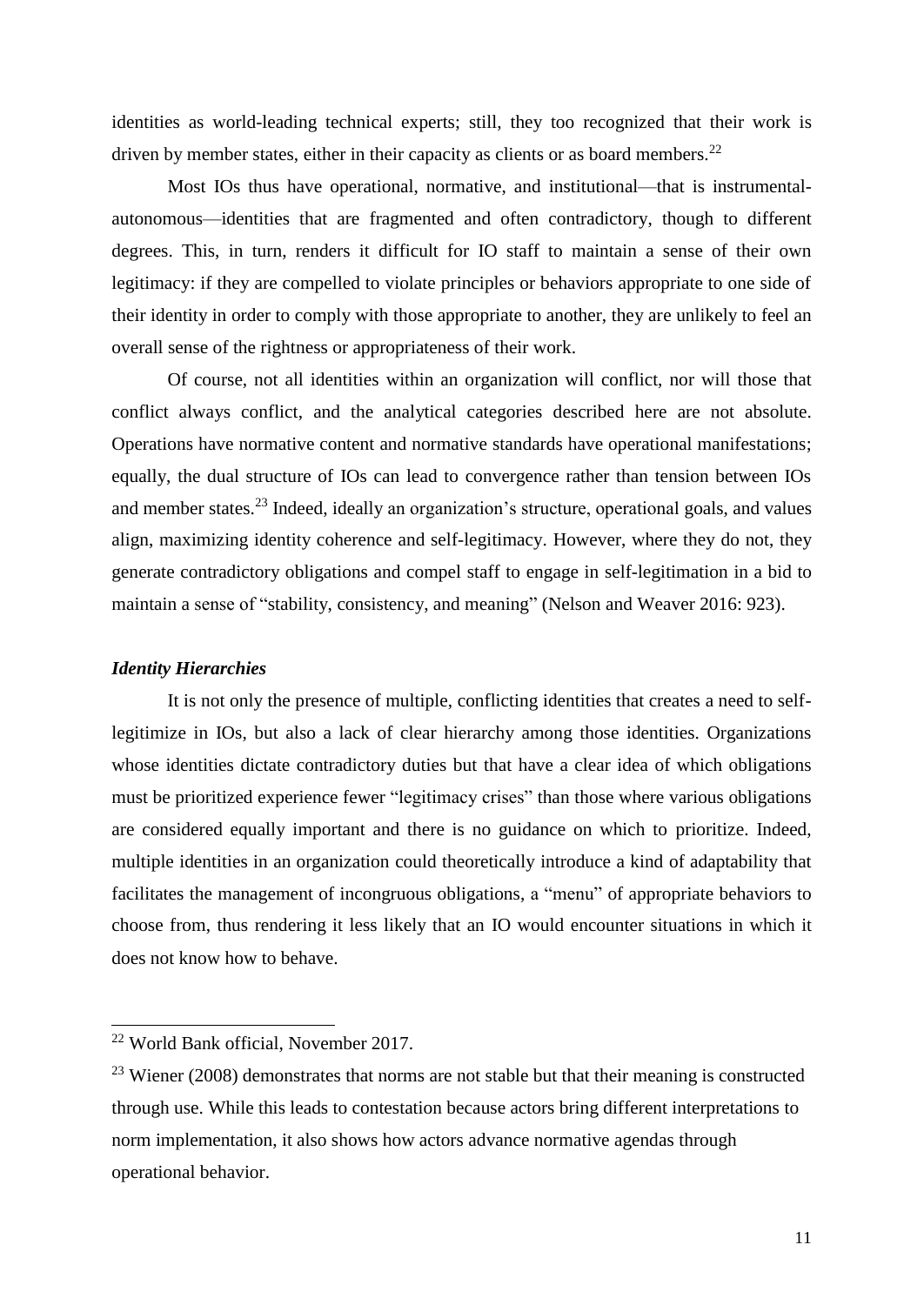However, only where there is a well-defined hierarchy among identities do multiple identities help to navigate contradiction. Where there is no guidance regarding which identity to "adopt" in a given situation, multiple identities instead cause confusion, stress, and uncertainty in IOs, leaving staff with no clear idea of which course of action is the most appropriate. Social psychologists call this identity salience: "[i]dentities get ranked in a hierarchy" according to which different identities are more or less salient and thereby more or less likely to be "activ[ated] across situations" (Morris 2013: 24). Where this hierarchy is vague, inconsistent, or nonexistent, and where various organizational identities are considered equally salient in the same situation, then the presence of multiple identities means that the risk of an organizational "identity crisis" and negative self-perceptions of legitimacy is high, and the need for self-legitimation even greater.

In this regard, the organizations examined here vary significantly. The UN displays a high degree of uncertainty about how to prioritize, sequence, or select among its identities because staff view them all as equally important. One lamented, "how do you…compromise on values that are in the UN Charter if the actors on the ground don't play according to the rules?"<sup>24</sup> Similarly, many bemoaned instances where they were compelled to implement policies from member states with which they disagreed—one called this "the member state battle." <sup>25</sup> Several concluded that "it's always a choice amongst bad options in peacekeeping."26

By contrast, NATO and the World Bank have clearer identity hierarchies. For NATO, its operational identity and its identity as a service provider to its members take precedence over its normative identity. Though its mandate has changed, NATO's history as a defensive alliance means that staff continue to view collective defense, deterrence, and security as their "core business" and activities with a more normative character as "secondary."<sup>27</sup> Moreover, while many staff self-identified as independent experts, they also described themselves as "supporting the member states in their policy...[but] not driving [it]."<sup>28</sup> This does not mean that NATO does not have a normative identity or that staff don't attempt to influence the nations. As described, the self-perception of NATO as an alliance of democracies promoting

<sup>24</sup> UN official, January 2017.

<sup>&</sup>lt;sup>25</sup> DPKO official, February 2017.

<sup>26</sup> UN official, November 2017.

<sup>27</sup> NATO officials, May 2017, January 2018.

<sup>28</sup> NATO official, January 2018.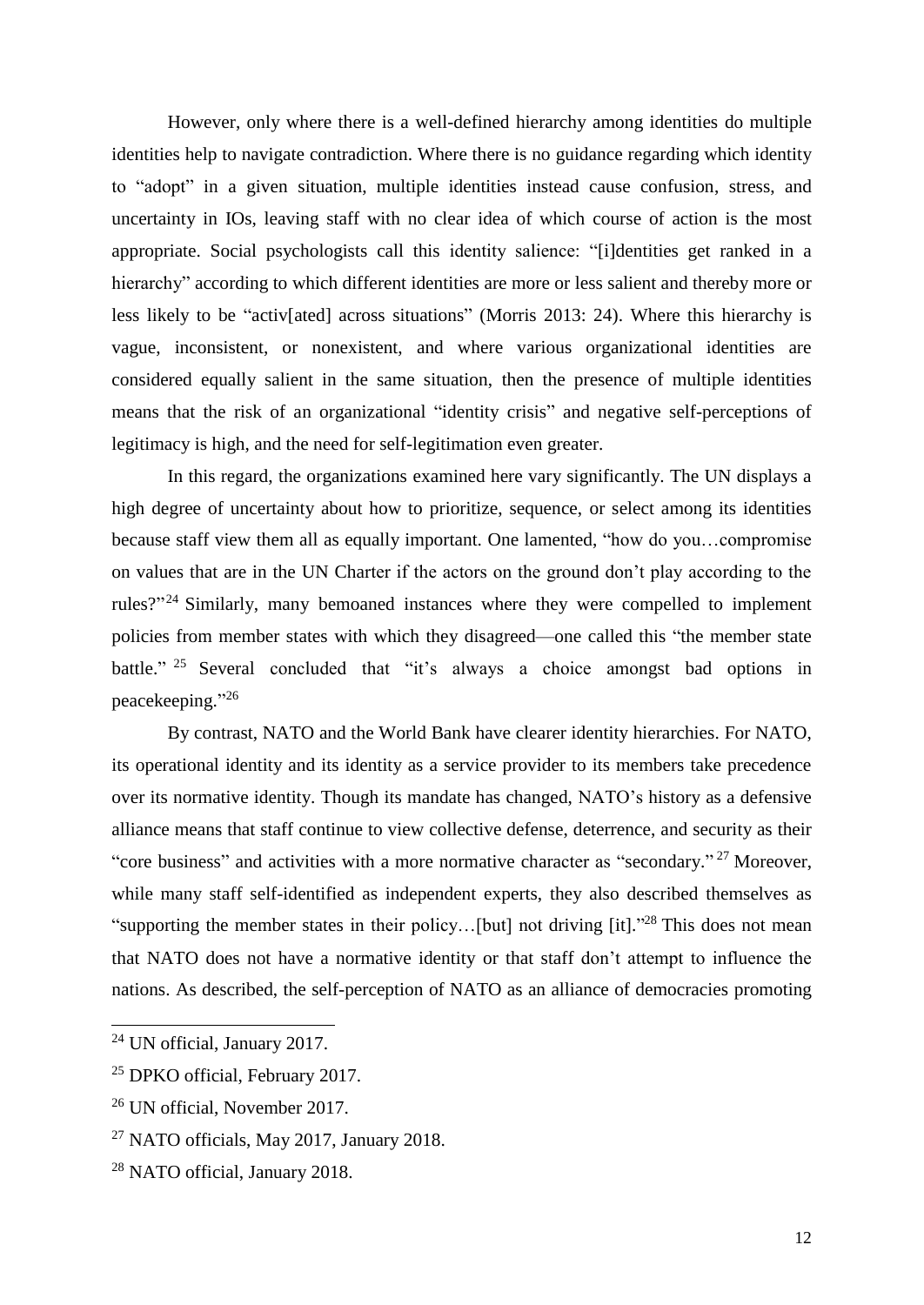individual rights, freedom, and rule of law runs deep among staff. They do therefore encounter situations where behaviors appropriate to this identity conflict with those appropriate to one concerned with military activities, and, though to a lesser degree than the UN, they engage in self-legitimation.

The World Bank, similarly, has a clearer identity hierarchy, with its operational identity usually outranking its normative one and its identity as a body of independent experts outranking that of a secretariat at the disposal of member states. Staff self-identify strongly as technical experts in economics, engineering, and governance, much more than as promoters of norms, and they view the organization as a technocracy, where decisions are taken on the basis of expertise rather than political interest.<sup>29</sup> Again, this is not because they don't have a normative identity. Indeed, staff were insistent that their mission is poverty eradication and that at heart they are "idealistic"<sup>30</sup>; but their approach to poverty eradication focuses on achieving operational outcomes through technical means, rather than the promotion of propoor norms. Additionally, Bank staff interact with governments not only as shareholders but also as clients who are explicitly seeking their expertise, so they consider it their duty to push states towards particular actions. Still, they acknowledge that funding and strategic direction come from states and they are sometimes constrained in what they can do, and they thus occasionally find themselves torn between behavior appropriate to different identities.

The degree to which organizational identities exist in a clear hierarchy thus has important implications for the need to self-legitimize. Where one side of an IO's identity ordains behavior that is inappropriate to another and where there is little direction about which obligations to prioritize, staff self-legitimize. They attempt to restate, redefine, and reaffirm a cohesive identity that renders their behavior acceptable, appropriate, and legitimate across *all* identities. 31

#### **Temporal Dimensions of Self-Legitimation**

<sup>29</sup> World Bank officials, November 2017.

<sup>30</sup> World Bank official, November 2017.

<sup>&</sup>lt;sup>31</sup> Importantly, hierarchies can vary across functional area and role, implying that staff within a single organization can experience the need to self-legitimize differently. Compared to those in substantive policy departments, staff in, for example, logistics or facilities management are more likely to view their role as purely operational and less likely to encounter situations where they must violate institutional values.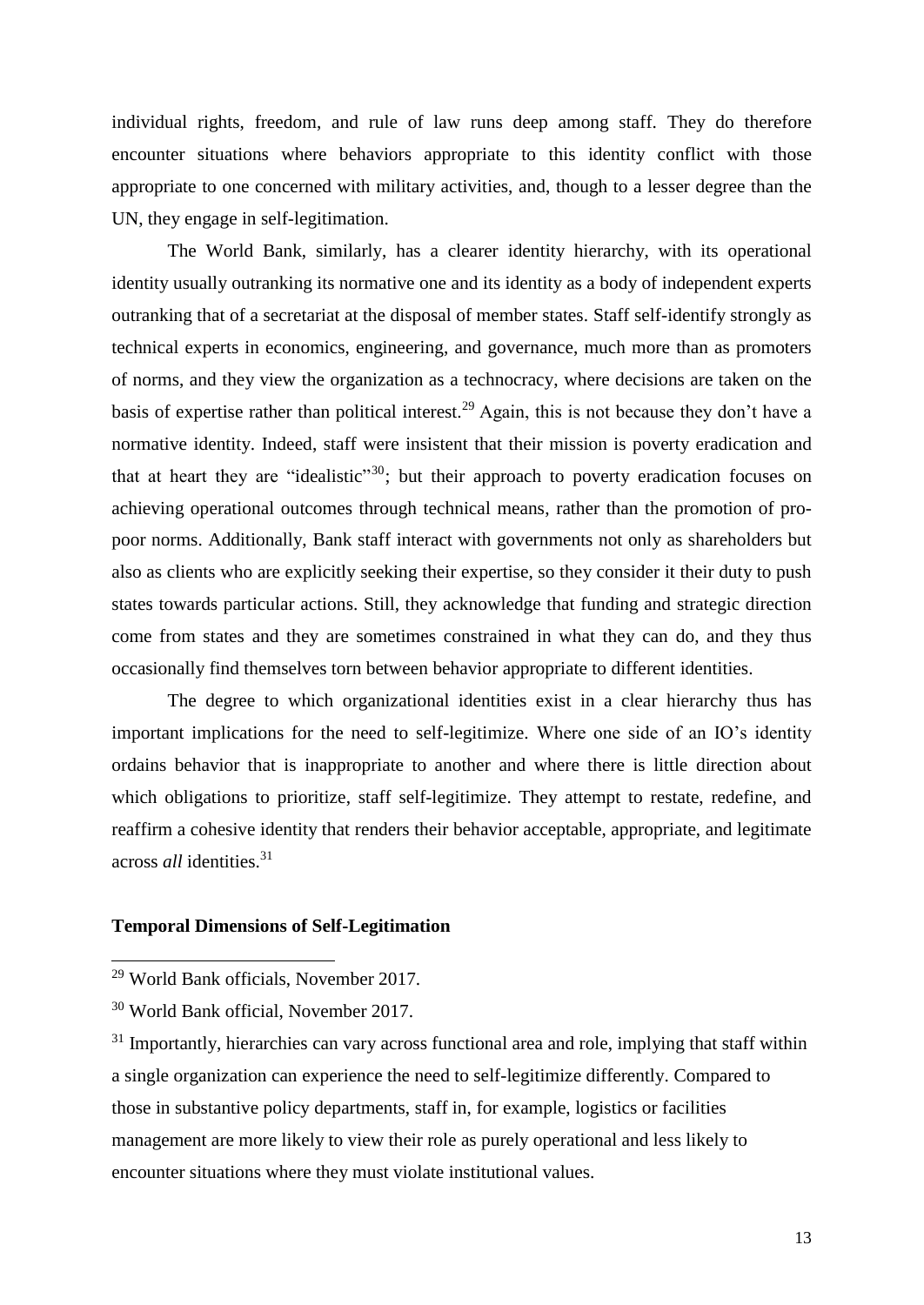The varying self-legitimacy needs of organizations suggest that self-legitimation takes place on two temporal dimensions. It must both occur on an *ongoing* basis in order for organizations to continually develop and affirm a cohesive identity and in *specific* instances where an organization faces discrepant, acute clashes between different sides of its identity.<sup>32</sup>

# *Ongoing Self-Legitimation*

Because IOs are constantly faced with uncertainty, contradiction, and complexity, their identities require constant definition and (re)affirmation. IO self-legitimation must thus occur on a continuous basis (Brown et al. 2015: 267), undertaken not only to restore meaning where it has broken down, but also to "produce, negotiate, and sustain a shared sense of meaning" that can protect organizational identities against future breakdown (Gephart, Topal, and Zhang 2010: 285). Accordingly, self-legitimation can entail "mundane" (Sandberg and Tsoukas 2015: S26) or "unremarkable" (Brown et al., 2015: 271) activities that focus on telling and retelling a story that reinforces the underlying values and beliefs of an organization and that stresses the positive, good, and legitimate in those values and beliefs.<sup>33</sup> Indeed, it would be inefficient for an IO to reevaluate its legitimacy with each decision, action, or outcome; maintaining a baseline of legitimacy means that IO staff can consider themselves legitimate *in general*.

Key to these efforts is the creation of an in-group identity or identity "apart," in which IO staff conceive of themselves as special and as the holders of a particular—and particularly good—position in the international system. Barker (2001: 35) contends that internal perceptions of legitimacy relate strongly to feeling "special, marked by particular qualities, [and] set apart from other people." Ongoing self-legitimation efforts in IOs therefore rely on a number of distinctive IO characteristics to create an identity that is exceptional and exclusive: their multilateral and international nature, the normative content of their goals, and the specialized nature of their work.

First, IO staff derive self-legitimacy from their multilateral character. Multilateralism is commonly associated with legitimacy, because it diminishes the ability of any single actor to promote a narrow agenda (Barnett and Finnemore 2004: 23). IO staff have internalized this idea and view their legitimacy as tied to the fact that they work for multilateral organizations and renounce, professionally at least, national affiliations. This is partly due to self-

<sup>&</sup>lt;sup>32</sup> See Weick 1995; Maitlis and Christianson 2014; Sandberg and Tsoukas 2015.

<sup>33</sup> See Clegg et al. 2011: 221.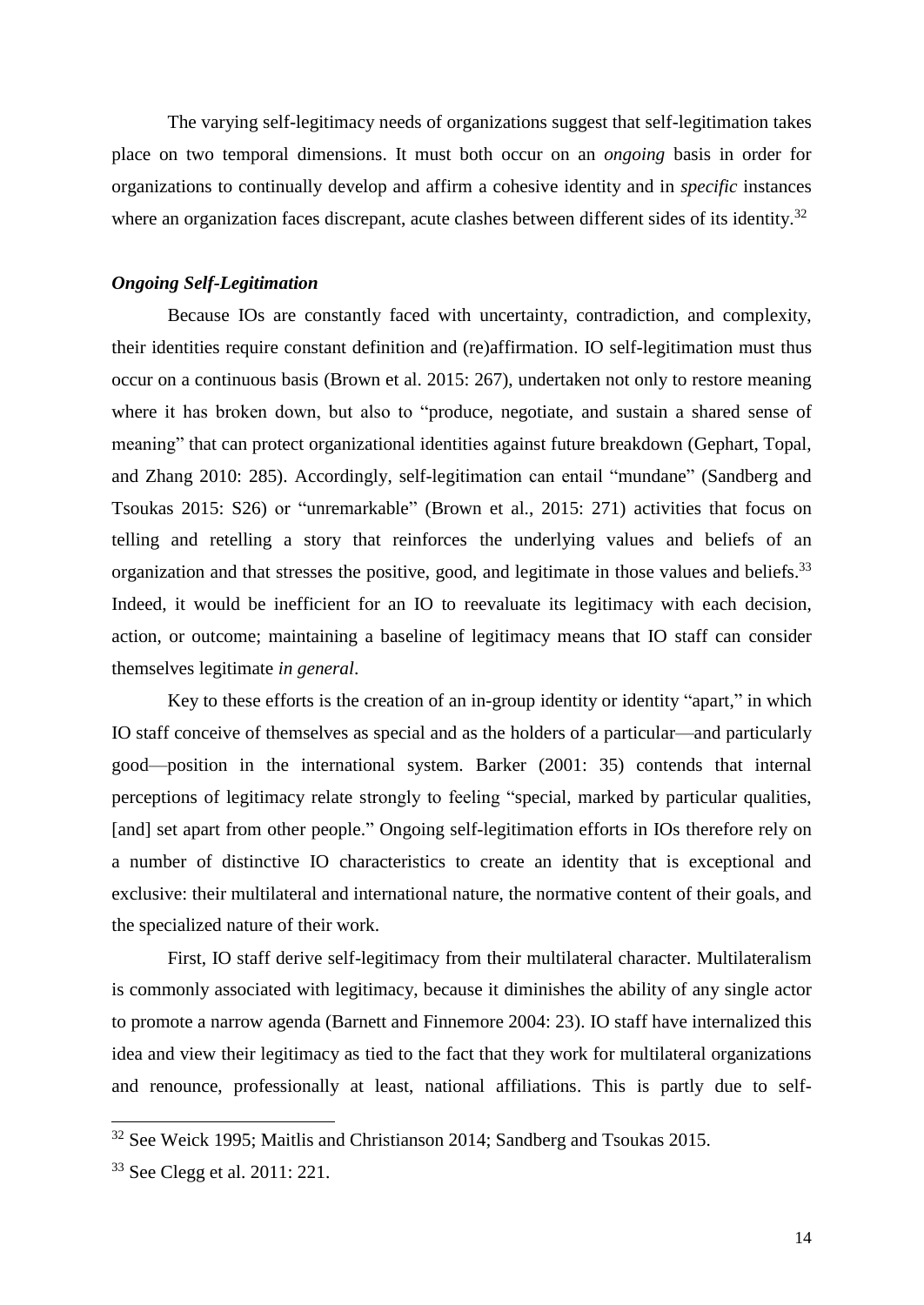selection—these individuals believe in the advantages of international cooperation on matters of peace, security, and development and so choose to work for IOs. Nevertheless, they view multilateralism as an institutional characteristic that sets them apart from others in the international system.

One DPKO official explained that "the legitimacy of peacekeeping…stems from being the... impartial external voice of a global community."<sup>34</sup> Another asserted that the UN's multilateral nature gave its peace operations "a level of legitimacy that *nobody else can claim*." <sup>35</sup> NATO staff similarly identified themselves as international and the organization as one that works according to a "principle of internationalism," something they alleged made them distinctive in international affairs. <sup>36</sup> World Bank echoed these sentiments, with one asserting that "you are working internationally, you're working for…the greater good," and "you represent the institution and not your country."<sup>37</sup> Another concurred: "everyone prides [themselves on and] sees themselves as international."38

Second, IO staff derive self-legitimacy from the normative content of their work. IOs often take on the "big questions" of international affairs and thus have grandiose, moralistic missions. The UN (1945) purports to "save succeeding generations from the scourge of war"; NATO (2010:6) seeks to "safeguard the freedom and security" of members and defend "individual liberty, democracy, human rights and rule of law"; and the Bank aims to "end extreme poverty" and "promote shared prosperity," the so-called "twin goals."<sup>39</sup> It is difficult to argue against these ambitions, and IO staff consider their work morally unassailable.

DPKO officials called peacekeeping "self-evidently right…self-evidently legitimate,"<sup>40</sup> and one declared that "[t]he reason that you get up in the morning is because you tell yourself you're going to deliver peace, security, and participatory development."<sup>41</sup>

<sup>34</sup> DPKO official, February 2017.

<sup>35</sup> Former DPKO official, January 2017, emphasis mine.

<sup>36</sup> NATO official, May 2017.

<sup>37</sup> World Bank official, November 2017.

<sup>38</sup> World Bank official, November 2017.

<sup>&</sup>lt;sup>39</sup> These were introduced by President Jim Yong Kim in 2012, but represent a variation on the Bank's general goal global poverty eradication.

<sup>40</sup> Former DPKO official, February 2017.

<sup>41</sup> UN official, February 2017.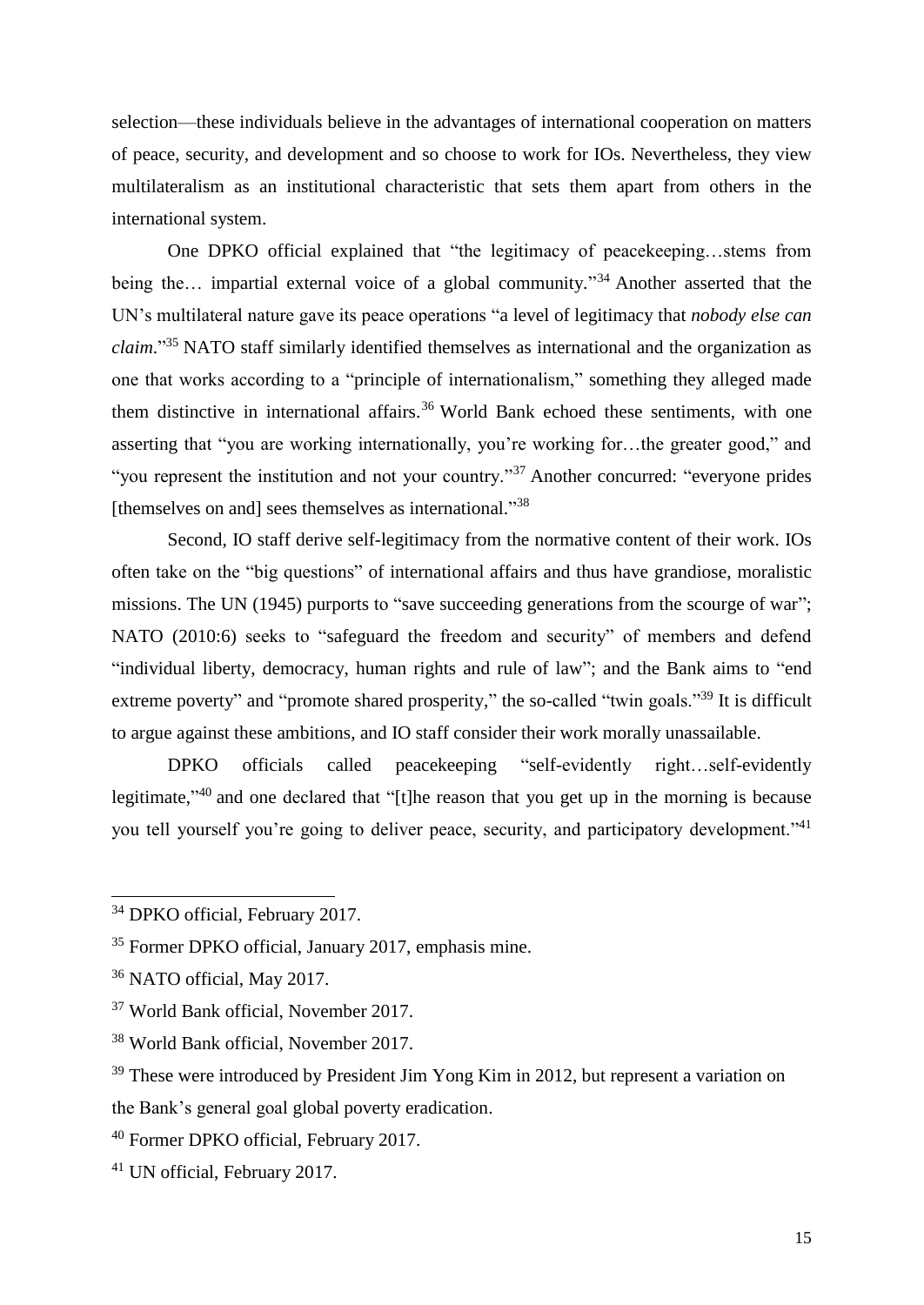Similarly, a NATO official asserted that "NATO generally has the moral high ground,"<sup>42</sup> and another insisted that its "higher ideals [mean] that NATO stands for something that is bigger than the institution itself."<sup>43</sup> World Bank staff, despite their largely technocratic identity, similarly invoked moral language in describing their mission. One stated that "people are committed to...reducing poverty and making the world a better place."<sup>44</sup> Another stressed that poverty eradication is "much more than a mantra or slogan...we buy into a mission."<sup>45</sup>

A third source of exceptionalism is the specialized nature of IO's work. As mentioned, IO staff regard themselves as experts with distinctive experience, which further boosts their self-perceptions as unique. One described UN peacekeeping as "the body of 70 years' worth of experience and 70 odd missions...that we've directed."<sup>46</sup> While that expertise is sometimes blocked by member states, DPKO staff derive an enormous amount of selflegitimacy where it is not. As one official put it, "the UN's ability to influence [the policy making process] is *all* about legitimacy." <sup>47</sup> In spite of the greater constraints they face from member states, NATO staff equally view themselves as "substantive expert[s] in defense sector reform, in training, and in building professional democratically-inspired armed forces" who can provide specialized input into policymaking. <sup>48</sup> As one official described, "sometimes you need the international staff, who have the long experience and history of working within NATO...[to] drive allies into a particular place."<sup>49</sup> World Bank staff were even more adamant about their expertise as a source of legitimacy. They emphasized that staff are highly-educated, most to the doctoral level, and can provide expert advice across a range of sectors, making them "more than a bank" and "part of [a] greater vision."<sup>50</sup> This was widely echoed, with some confessing to a certain collective arrogance and to being "a bit snobby."<sup>51</sup>

- <sup>45</sup> World Bank official, November 2017.
- <sup>46</sup> DPKO official, November 2017.

- <sup>49</sup> NATO official, May 2017.
- <sup>50</sup> World Bank official, November 2017.
- <sup>51</sup> World Bank official, November 2017.

<sup>42</sup> NATO official, January 2018.

<sup>43</sup> NATO official, May 2017.

<sup>44</sup> World Bank official, November 2017.

<sup>47</sup> DPKO official, February 2017, emphasis in original.

<sup>48</sup> NATO official, May 2017.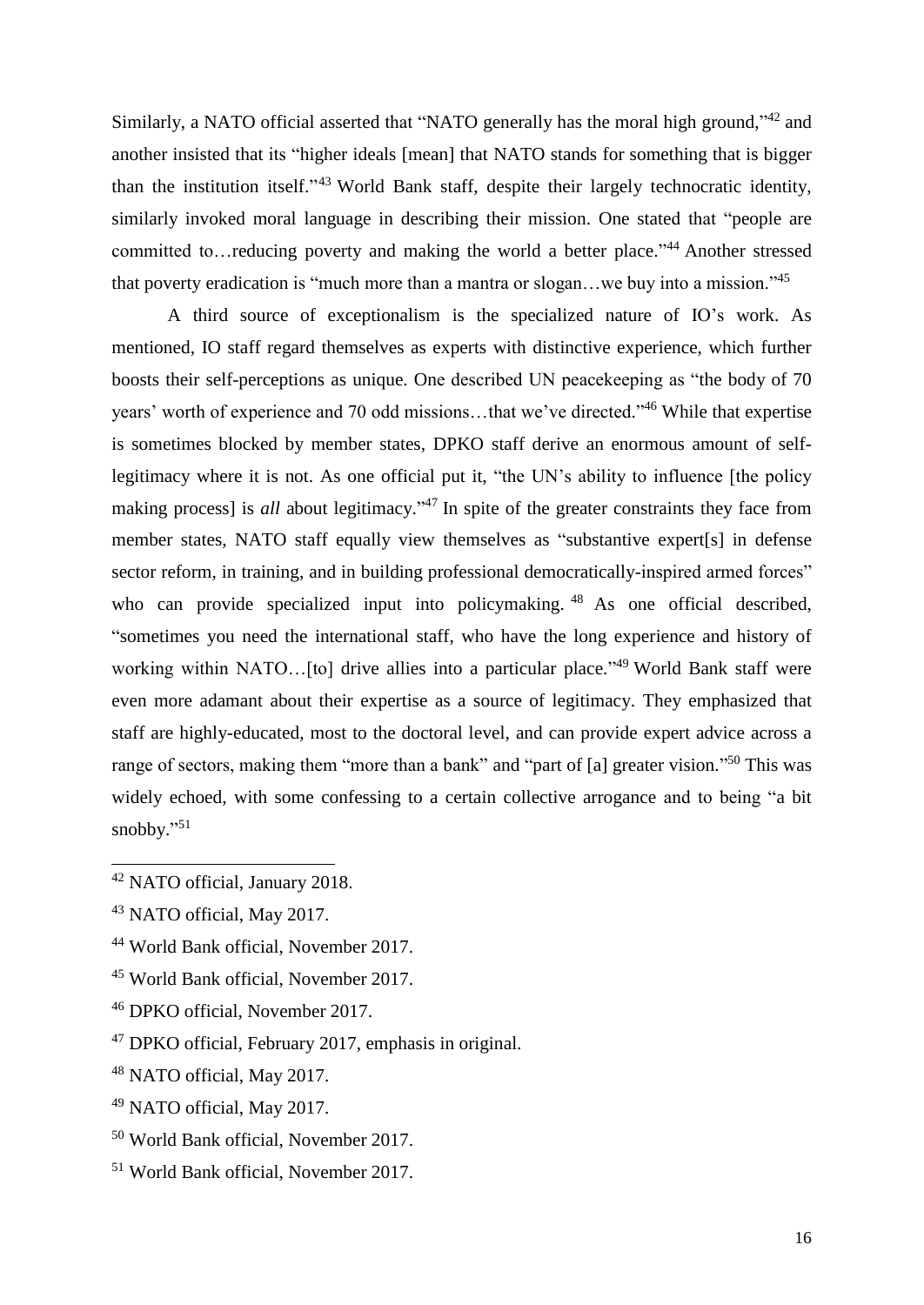Clearly, all three IOs have strong in-group identities that enable staff to view themselves as special, superior, and thus legitimate, regardless of any conflicting obligations they face, and they reiterate this through ongoing self-legitimation. <sup>52</sup> One DPKO official described peacekeeping as a vocation, remarking that "being an international civil servant...gives you a sense of purpose, it's quite inspiring."<sup>53</sup> NATO staff likewise called their work a "vocation,"<sup>54</sup> asserting that "we are the best organization in the world"<sup>55</sup> and NATO is "probably the gold standard." <sup>56</sup> World Bank staff also consider their work a "vocation" and the organization "top-notch,"<sup>57</sup> adding that "we tend to think of ourselves as the best in the business." 58

# *Specific Self-Legitimation*

While ongoing self-legitimation is crucial to creating a reserve of legitimacy, sweeping references to missions and values are not always helpful in navigating acute instances of ambiguity or contradiction. In such discrepant episodes, staff are forced to engage in behavior that, while aligned with one organizational identity, contradicts what is appropriate for another, and they thus require specific self-legitimation efforts to justify, excuse, or dismiss these violations. There are three such "moments": when normative and operational obligations conflict; when member states overrule or ignore staff input; and when success rates are low.

First, when IO staff face normative and operational obligations that clash, they must either sacrifice principles for outputs or delay results in favor of norm compliance. For DPKO, these instances often involve tensions between rapid, low-cost delivery against targets and host state sovereignty, the promotion of human rights, or local ownership. Though NATO and the World Bank have clearer hierarchies between normative and operational objectives, officials also described situations where the "right thing to do" conflicted with the

<sup>&</sup>lt;sup>52</sup> See Gephart, Topal, and Zhang 2010: 281.

<sup>53</sup> DPKO official, February 2017.

<sup>54</sup> NATO official, January 2018.

<sup>55</sup> NATO official, May 2017.

<sup>56</sup> NATO official, May 2017.

<sup>57</sup> World Bank official, November 2017.

<sup>58</sup> World Bank official, November 2017.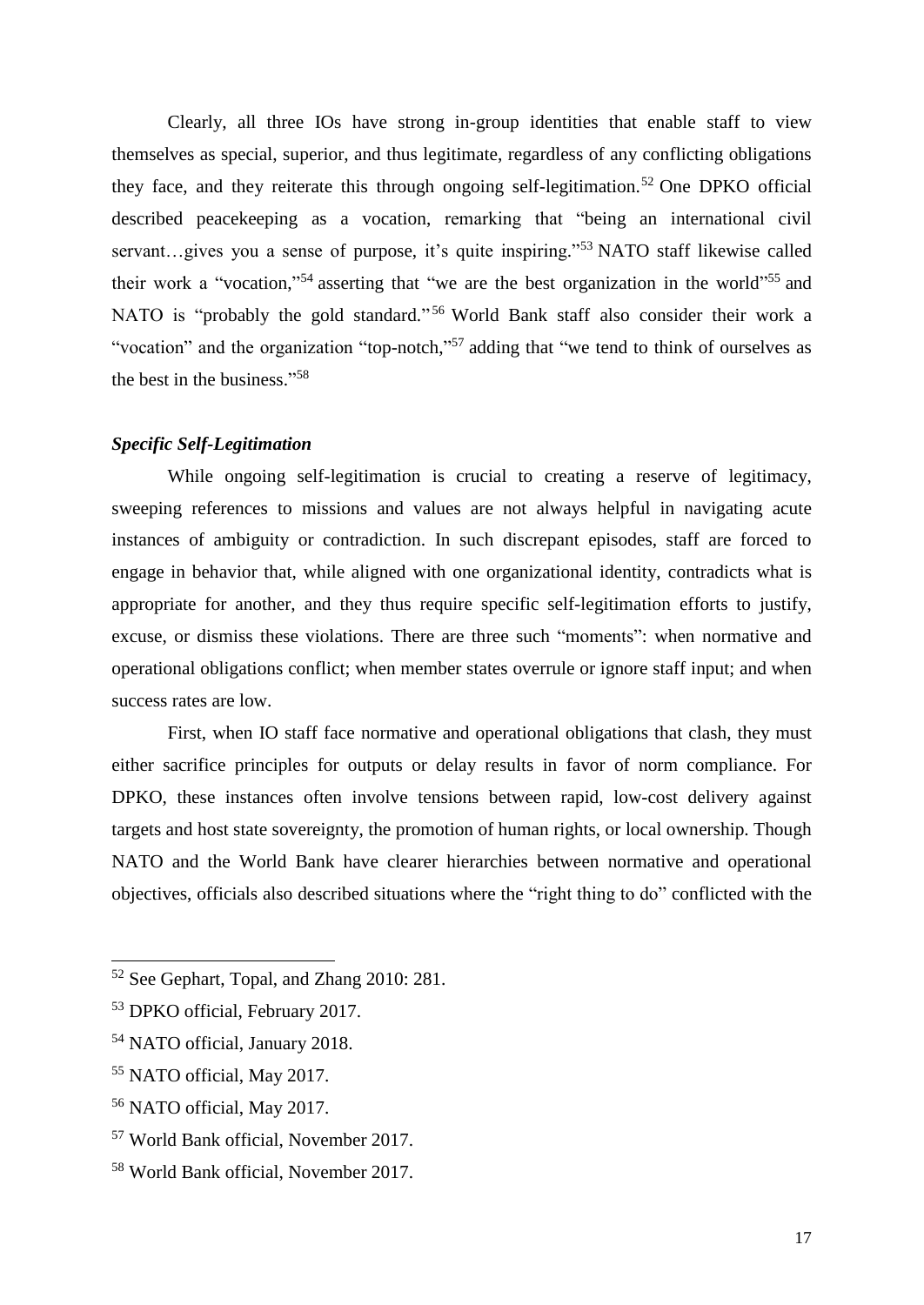"efficient thing to do"—for example, working with governments marked by autocracy, corruption, and human rights abuse.<sup>59</sup>

A second set of circumstances in which IO staff face acute self-legitimation needs is when they feel that their expertise is being sidelined by member states. Though they acknowledge that they must do as instructed by members, they question their legitimacy if what is asked of them contradicts their expertise or is aligned with a particularistic agenda. Many DPKO staff explained that they feel they "have a duty to stand up to the P5"<sup>60</sup> because "[w]e're the UN, we're not from a member state, and we need to maintain a distance from the national."<sup>61</sup> Similarly, NATO staff declared that it was "refreshing and reassuring" when they could influence decision-making, and that moments where they could not were frustrating because it contradicted their idea of themselves as "highly educated and highly competent people."<sup>62</sup> World Bank officials likewise stressed that they "bridle when there's political interference…in our work," when a member state "starts to needle around in what we're doing…for political reasons." 63

A final set of circumstances where staff question their legitimacy is when operations are going badly, in terms of poor results, backsliding, or internal scandals. Staff across all three organizations closely tied their sense of legitimacy to "seeing results…and having [a] sense of achievement"<sup>64</sup>; where these were missing or slow to come about, or where they felt their involvement had made matters worse, they questioned their identity as valuable and moral actors in the international system. Similarly, in cases of staff misconduct or corruption, they asserted that their "sense of legitimacy [was] shaken<sup>165</sup> and they experienced "moments of very, very severe self-doubt<sup>166</sup> and "soul-searching,"<sup>67</sup> because these scandals contradicted their self-identity as actors operating on a higher moral plane.

- <sup>61</sup> DPKO official, February 2017.
- <sup>62</sup> NATO official, May 2018.

- <sup>63</sup> World Bank official, November 2017.
- <sup>64</sup> DPKO official, February 2017.
- <sup>65</sup> UN official, November 2017.
- <sup>66</sup> World Bank official, November 2017.
- <sup>67</sup> NATO official, January 2018.

<sup>59</sup> NATO officials, May 2017, January 2018.

<sup>60</sup> DPKO official, February 2017.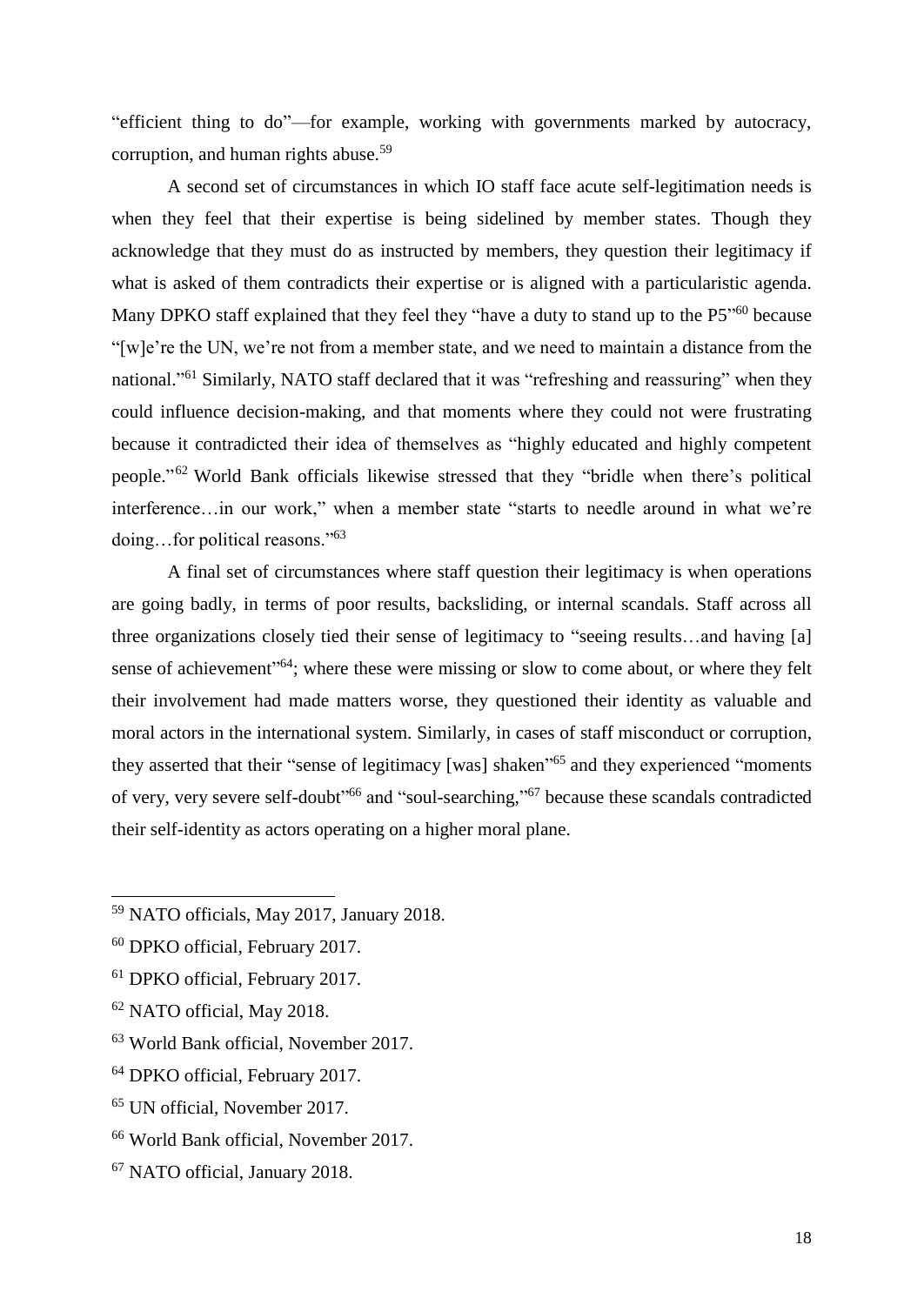The UN experiences more such acute self-legitimation "crises" than NATO and the World Bank due to its more chaotic organizational identity.<sup>68</sup> Still, staff in all three described moments where normative and operational obligations clashed, where staff expertise was ignored, or of failure and scandal. In such instances, the need to reaffirm the appropriateness of the organization and its work becomes particularly acute.

# **Self-Legitimation Practices**

IO self-legitimation, both ongoing and specific, relies on a variety of practices that are primarily discursive and symbolic in nature. Suchman (1995: 586) argues that "legitimacy management rests heavily on communication," including discourse and "a wide range of meaning-laden actions and nonverbal displays." Such acts of communication, ritual, and symbol are important because "people read into things the meanings they wish to see; they vest objects, utterances, actions and so forth with subjective meaning which helps to make their world intelligible" (Frost and Morgan 1983: 207). Nelson and Weaver (2016: 925) point to "the meaning-laden symbols, myths, stories, and rituals" of IOs, and Barker (2001: 41, 51) holds that self-legitimation occurs through ritual, performance, and ceremony. I identify three categories of self-legitimation practices in IOs: narratives, internal communications, and symbols and events.

# *Narratives*

l

The first category of self-legitimation practices in IOs consists of narratives that reinforce an IO's ongoing legitimacy and explain or resolve specific contradictions. These narratives are self-referential and positive; they can be told individually, within units or departments, and at various levels within an IO; and they occur on an ad hoc basis, woven throughout the quotidian life of the organization. They serve several purposes. First, they reinforce the impression of a cohesive organizational identity and either construct a version of reality in which IO behavior, even where contradictory, is appropriate and compliant with shared norms and values, or convey the situation as one in which those norms and values are

<sup>&</sup>lt;sup>68</sup> The tumultuous reform process carried out in the World Bank under President Kim may constitute an exception to the relative clarity that exists there, but my empirical findings nevertheless strongly support the existence of relatively cohesive organizational identity. Still, it is not surprising that periods of organizational change or transition, even if pre-planned, threaten the stability of organizational identities.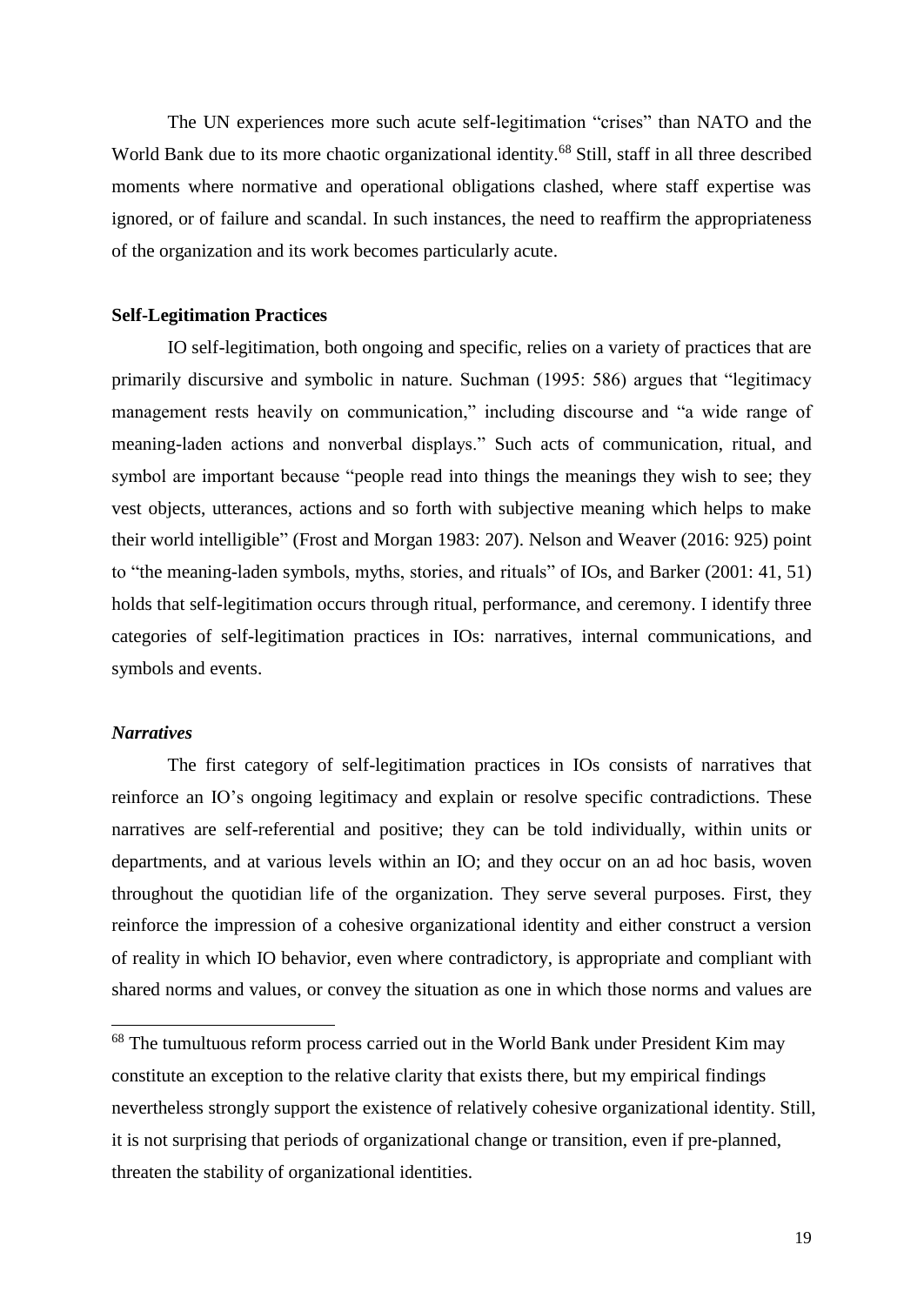not relevant (Shannon 2000: 300). To do this, narratives emphasize missions and values at the broadest possible level, allowing staff to disregard the operational and ethical difficulties encountered in practice and instead focus on the moral incontestability of their work.

Several DPKO officials asserted that because they were working for peace, security, and human rights, they could "assum[e] that [their work] was legitimate."<sup>69</sup> One senior official claimed that though staff struggle with normative and operational trade-offs, they matter less "if your heart is in the right place."<sup>70</sup> Another opined that, "[o]ne of the things that you tell yourself to get yourself up in the morning is that you are working for an organization that is working for the good."<sup>71</sup> In this way, regardless of any dilemmas they encounter, they can consider themselves "good intrinsically."<sup>72</sup>

NATO officials likewise suggested that their broader democratic mission was what mattered, even if how to realize it in practice was sometimes unclear. In cases where, for example, they were compelled to put narrow member state interests above impartial or normative objectives, they needed to "find a narrative…a legitimate explanation" for their actions.<sup>73</sup> Similarly, Bank staff frequently invoked their overarching poverty eradication mandate, because justifying actions in these terms makes them above reproach. One official asserted that "the 'twin goals' is something that actually everyone buys into, because no matter what you're doing you can somehow link to [them]."<sup>74</sup> Others noted that "use [of the phrase] consistently is…a way of rallying around the flag…[and] of making sure that staff are constantly reminded of...the goal of this institution."<sup>75</sup> By talking about their work in ways that minimize or omit trade-offs and instead highlight overarching goals, IOs can consider themselves legitimate, even where their actions may "speak differently."

Second, narratives highlight operational successes or, where there are none, redefine success to emphasize criteria not linked to outputs, including agenda-setting, advocacy, and persistence.<sup>76</sup> A DPKO official suggested that peacekeeping staff "measure our success...in

 $\overline{a}$ 

<sup>69</sup> Former DPKO official, February 2017.

<sup>70</sup> DPKO official, February 2017.

<sup>71</sup> DPKO official, November 2017.

<sup>72</sup> DPKO official, February 2017.

<sup>73</sup> NATO official, January 2018.

<sup>74</sup> World Bank official, November 2017.

<sup>75</sup> World Bank official, November 2017.

<sup>76</sup> UN official, November 2017.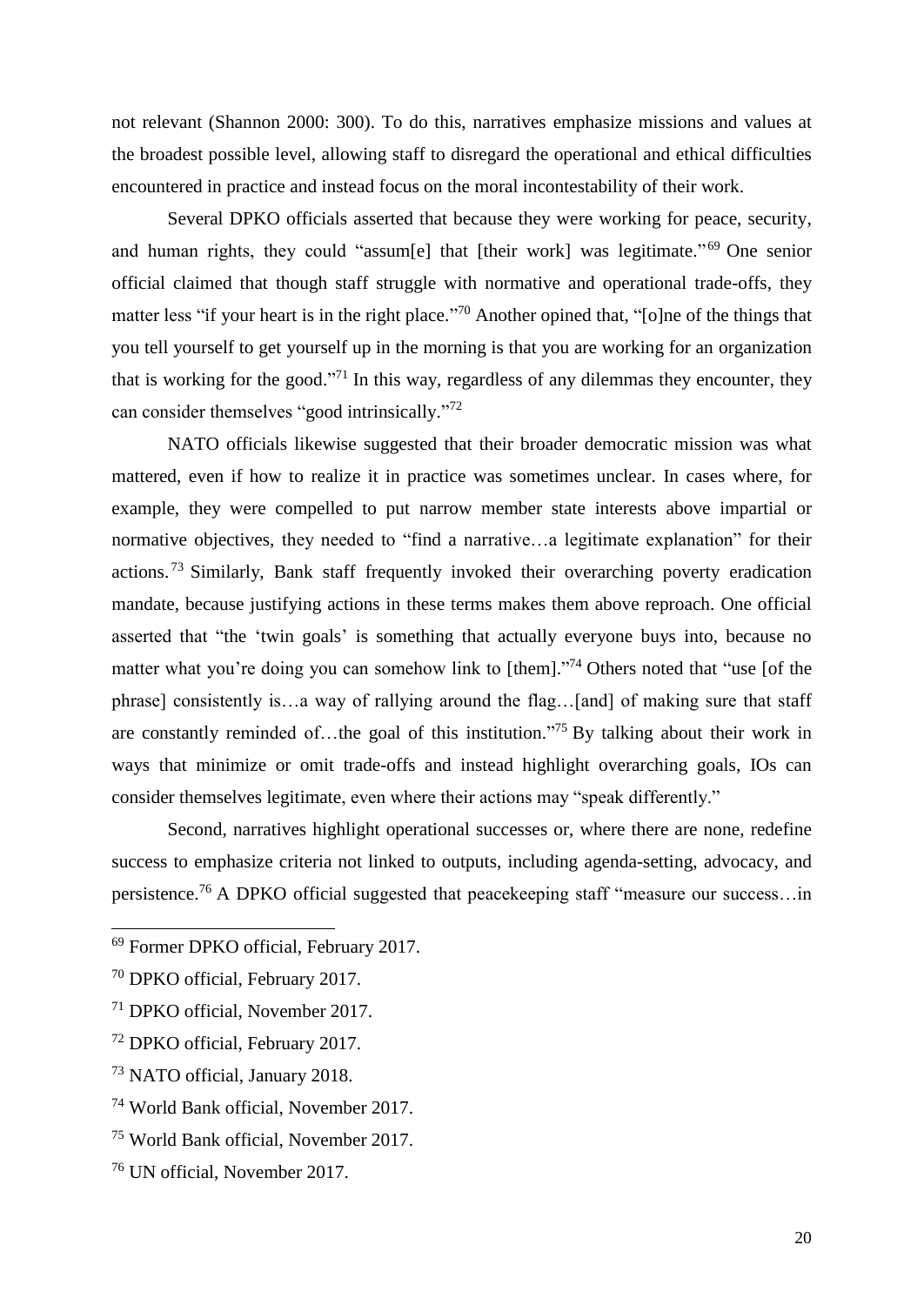terms of [being] witness to, advocates for, and somewhat ineffective but sometimes partially effective at preventing the absolute worst happening," rather than in terms of "what we actually achieve."<sup>77</sup> Another asserted that, "[o]ur result is not zero fatality, our result is taking risks and having the right mechanisms to mitigate those risks to be able to make a difference and deliver results," thus making the benchmark for success less concrete, harder to measure, and easier to claim. 78

NATO staff described a tendency to avoid scrutiny of failures—"we don't talk about this, we close the chapter<sup> $179$ </sup>—and, like the UN, to focus on their intentions, regardless of outcomes. As one described, "when we…take a step back and look over the last 10, 15, 20 years, you can see things that NATO did that maybe didn't work out as intended, but I think people would still argue that they were done for the right reasons."<sup>80</sup> World Bank staff likewise emphasized that, "we go into all these difficult places and we roll up our sleeves and we are really working to help things happen for the better, we are there for the long haul."<sup>81</sup> Others asserted that "there is a culture of reinforcing and applauding and celebrating."<sup>82</sup> By focusing on inputs and intentions, rather than outcomes, IOs can thus nearly always claim success and can remain assured of the appropriateness of their actions.

Third, IO narratives portray the goals and values of the organization as universal and therefore incontrovertible. Claims to legitimacy often appeal to supposedly universal values, because this "detach[es] them from any particular view," thus enhancing the degree to which they can be considered widely shared and therefore appropriate (Pouliot and Thérien 2017: 58). In IOs, universalistic narratives enhance staff self-legitimacy because they align with their self-identification as international actors not promoting any particularist agenda. One DPKO official described "a set of beliefs we all share that is core, irrespective of culture," and that "[t]hinking of this made me feel less conflicted about some of [our] actions."<sup>83</sup> Another asserted that "there is something about the UN as an idea, an ideal…an organization that still speaks to people in such a powerful way that when it comes to the big picture,

<sup>77</sup> DPKO official, February 2017.

<sup>78</sup> DPKO official, November 2017.

<sup>79</sup> NATO official, January 2018.

<sup>80</sup> NATO official, January 2018.

<sup>81</sup> World Bank official, November 2017.

<sup>82</sup> World Bank official, November 2017.

<sup>83</sup> DPKO official, February 2017.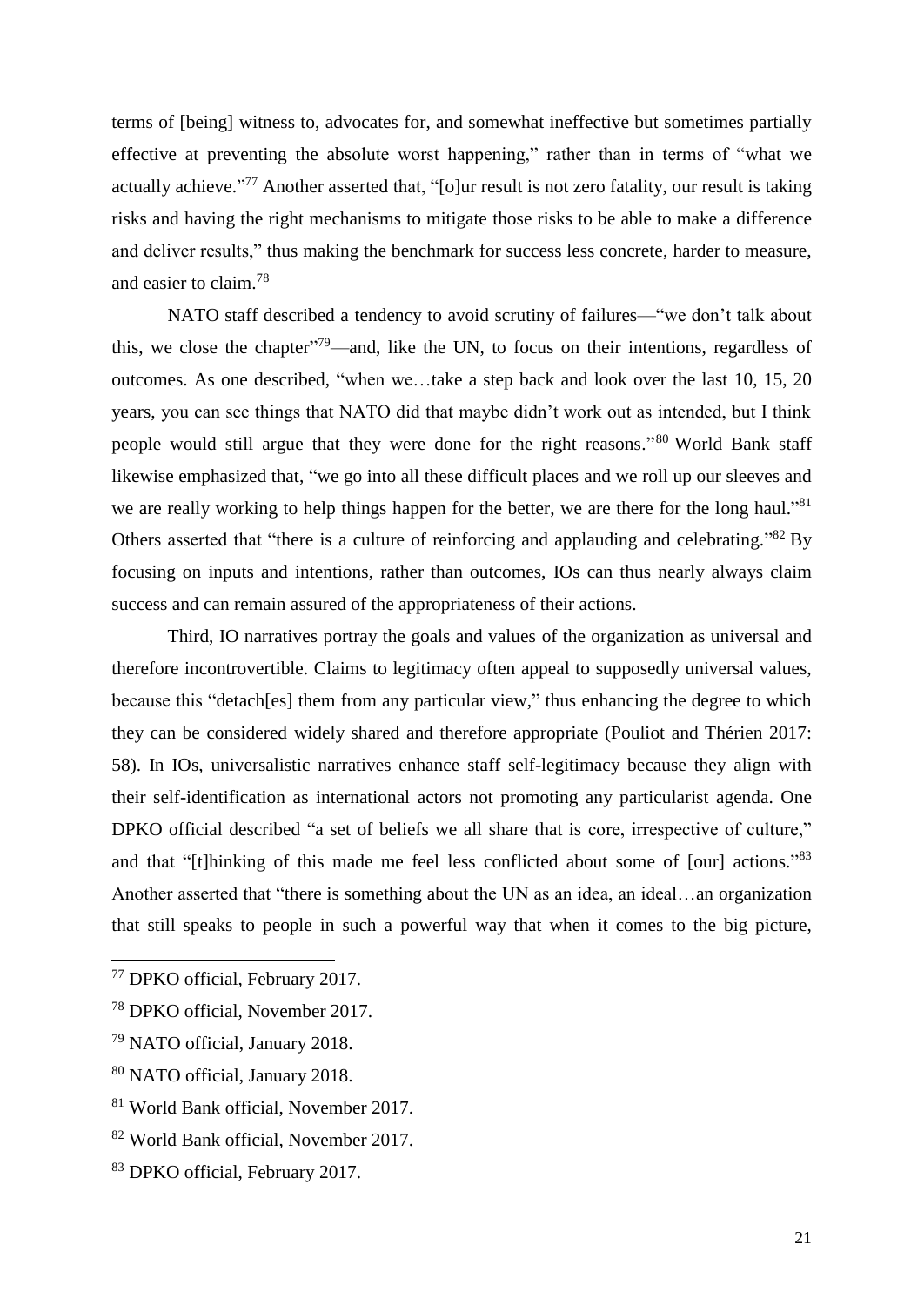people are on the same [page]."<sup>84</sup> In NATO references to the alliance's foundational association with democracy took for granted that democracy is universally considered the best form of governance. Staff described "a lot of normative language [about the] community of values" within the organization, and many of its actions as "not just about expanding a protective umbrella to somebody, [but] also about bringing someone into a norm-based community."<sup>85</sup> The World Bank's twin goals, similarly, are portrayed as universal and therefore applicable and valued everywhere. By couching the Bank's work in such terms, staff can consider their actions universally legitimate and above contradiction.

Two further points on narratives deserve elaboration. First, the self-legitimation function of narratives requires that they be retold continually, in order to repeatedly refill the reserve of self-legitimacy perceptions in an IO (Cheney 2000: 135). Geiger and Antonacopoulou (2009: 432) note that "so-called success stories…tend to be told over and over again, thereby becoming self-legitimizing." Consequently, most IOs have an internal language that is used and often only fully understood by their own staff. As one Bank official noted, staff "create [their] own language"<sup>86</sup> and DPKO staff referred to a "UN language."<sup>87</sup> This linguistic exclusivity further reinforces the in-group identity within IOs.

Second, the fact that narratives are self-referential, repeated, and self-reinforcing means that they also tend to be unexamined and thus can be divorced from reality or from external perceptions of legitimacy (Geiger and Antonacopoulou 2009: 432; Weick 1995: 60- 61). Indeed, narratives in IOs must be plausible and immune to refutation much more than they must accurately capture complexity, nuance, or ambiguity; in fact, they should do just the opposite: they should provide a simplifying account to enable staff to maintain a cohesive identity and sense of legitimacy (Thiessen and Thomson 1975: 12; Bottoms and Tankebe 2012: 162; Weick 56-58). As Weick (1995: 87) remarks, narrative-telling entails "seeing what one believes and not seeing that for which one has no beliefs."

# *Internal Communications*

<sup>84</sup> Former UN official, February 2017.

<sup>&</sup>lt;sup>85</sup> NATO official, May 2017. This was particularly true with regards to the NATO

enlargement process, in which NATO grow from its 12 founding members in 1949 to 29 in

<sup>2017,</sup> with the largest single expansion of seven new members in 2004.

<sup>86</sup> World Bank official, November 2017.

<sup>87</sup> Former UN official, February 2017.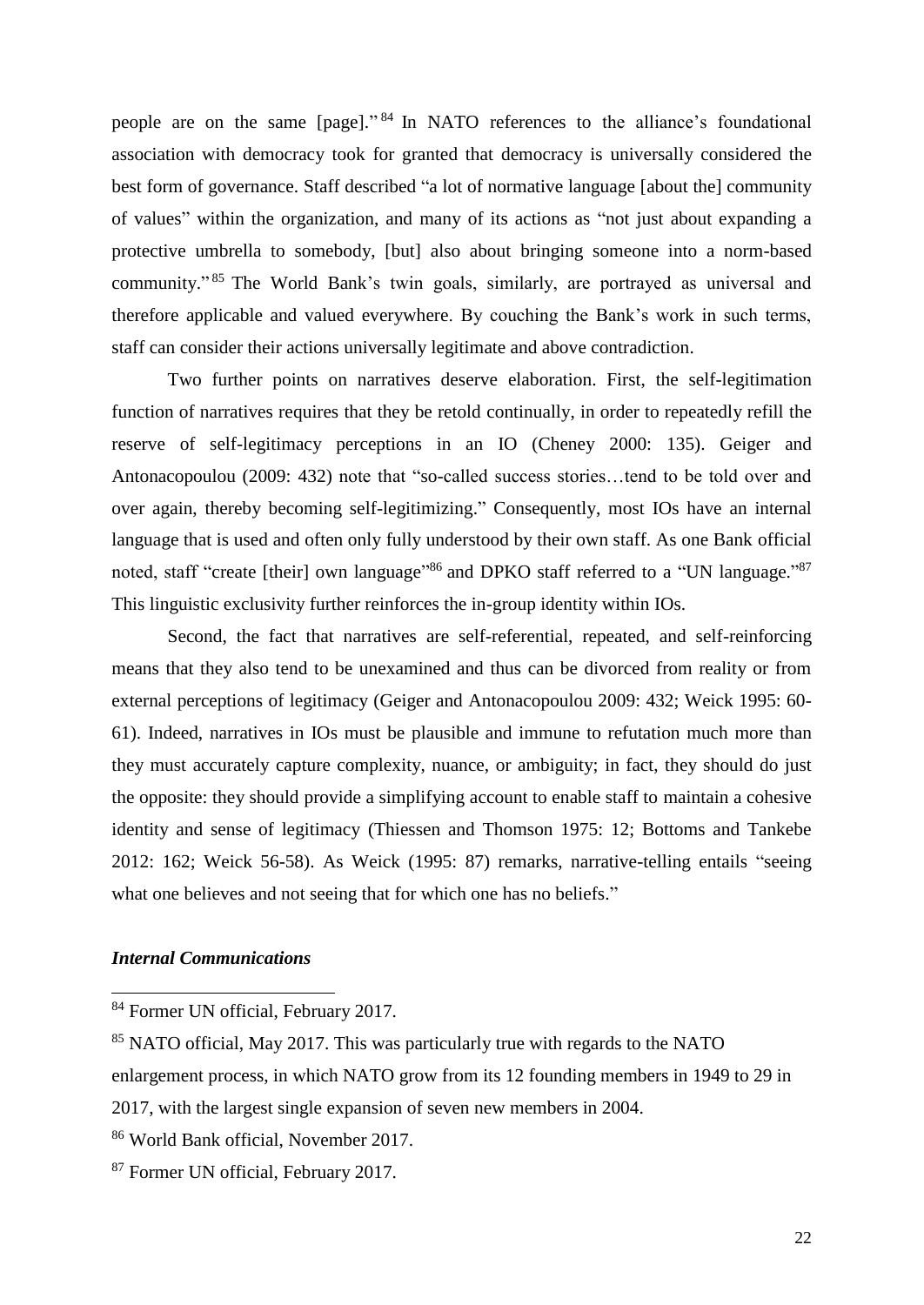A second category of self-legitimation practices consists of more formal internal communication exercises that are pre-planned and specifically resourced, in contrast to the ad hoc nature of narratives. These range from routine communications to one-off initiatives designed to bring staff together around particular issues, and they can take a variety of formats, including writing, speech, and film. However, they, first, are all inward-facing and not visible to external constituencies, and second, like narratives, focus on restating the organizations' overarching goals and values and celebrating successes. <sup>88</sup> While mission statements and institutional values are, of course, partly for external consumption, they are equally important for creating a cohesive organizational identity internally because they infuse staff with a sense of their own normative validity and legitimacy. Internal communication efforts of this kind also bring staff together physically or virtually, further reinforcing the in-group mentality of staff, and helping to create a shared language and identity.

One of the most commonplace forms of internal communication occurring in IOs on a regular basis is townhall meetings. Townhall meetings are a relatively mundane organizational activity, and though they often entail discussions about benefits and conditions of service, the initial address by managers is used to remind staff of the organization's overarching strategic and normative goals, its values, and its achievements—that is, to reinforce its positive narratives.<sup>89</sup> Townhalls also provide an opportunity to gather staff with different remits and at different levels of seniority in one physical place, thus providing a visual symbol of unity.

In DPKO, staff admitted that townhalls reinforced their "sense of being an international civil servant and sense of purpose" and helped to remind them that "peacekeepers are supposed to be the elite and to hold [themselves] to a higher standard."<sup>90</sup> NATO officials noted that they are a good way for staff to feel that they are part of one team,<sup>91</sup> and for NATO "to celebrate itself as a community of values."<sup>92</sup> Similarly, in the

<sup>88</sup> See Dowling and Pfeffer 1975: 127.

<sup>89</sup> UN officials, January and February 2017; DPKO officials, February 2017; NATO officials, May 2017; and World Bank officials, November 2017.

<sup>90</sup> DPKO official, February 2017.

<sup>91</sup> NATO official, January 2018.

<sup>92</sup> NATO official, May 2017.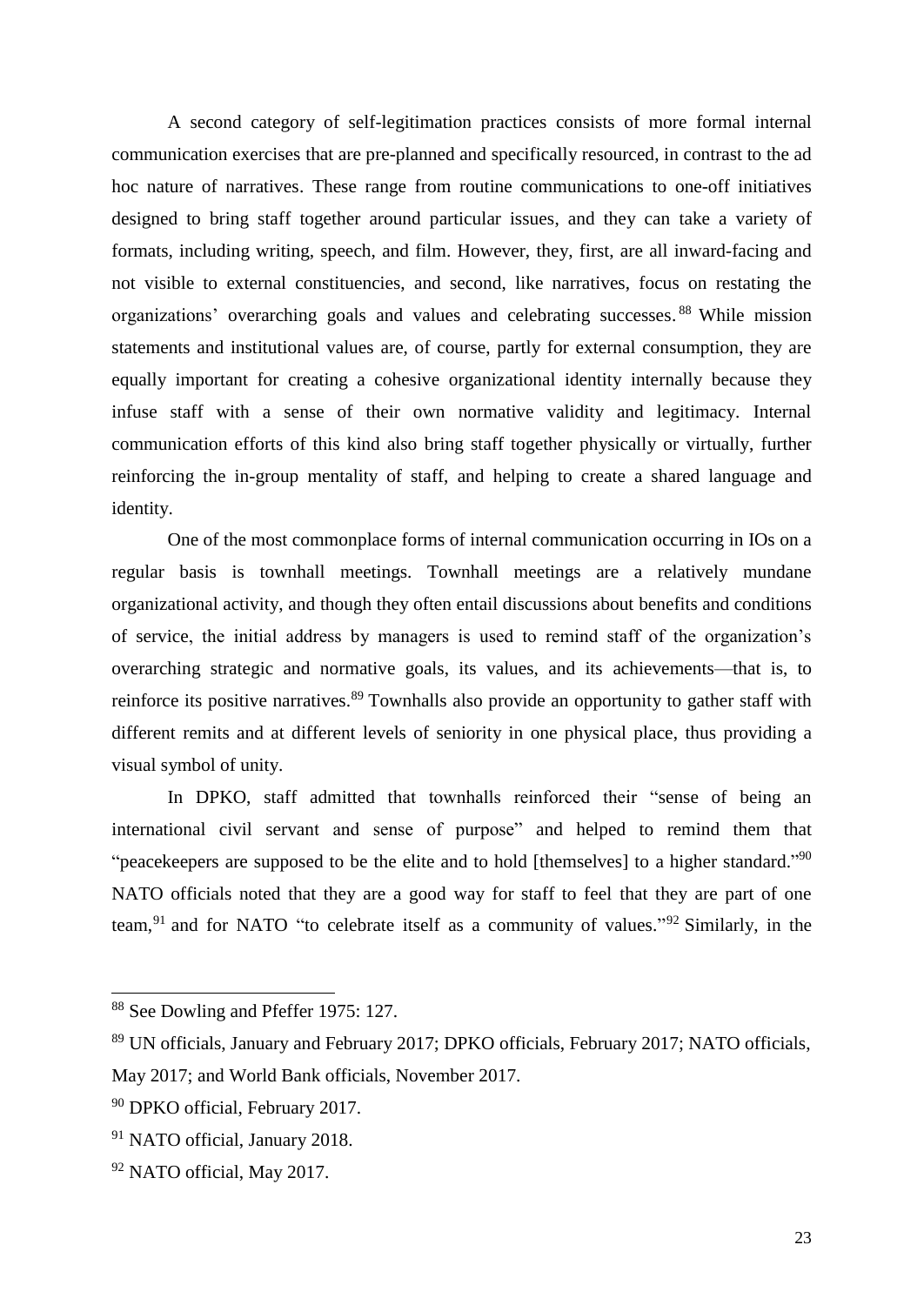World Bank, despite some "eye-rolling" about townhalls, <sup>93</sup> staff turn up for the initial "pep talk<sup>"94</sup> from senior management, in which the latter highlight "what we can celebrate...look at these great things we did."<sup>95</sup>

IOs also undertake one-off communication initiatives aimed at boosting internal legitimacy. In 2013, then UN Secretary-General Ban Ki-moon launched the Leadership Dialogue, an exercise in which managers hold an annual discussion with their direct reports on a topic relating to dilemmas they may encounter in their work. The inaugural Dialogue was entitled "What does it mean to be an international civil servant," and aimed to "remind [staff] of the standards [they] promised to uphold," even when faced with "situations in which [they] may experience pressure to compromise [their] integrity or act against [their] obligations as international civil servants" (United Nations 2013: 5, 6), and it sought to reaffirm the UN's identity as an organization of "loyalty, discretion and conscience" (United Nations Ethics Office n.d.). Similarly, the Human Rights Up Front initiative, launched in 2013, seeks to create a "corporate culture" within the UN system that prioritizes human rights and reinvigorates staff members' "awareness of their wider responsibility to support the UN Charter and overall UN mandates" (United Nations Secretary-General n.d.).

NATO has made similar efforts. In 2017, it developed a brand guide, aimed at making communication more effective through consistent imaging and messaging. While the guide primarily targets external audiences, it was also "meant as an…internal tool…to encapsulate[e] some of the character of the organization,"<sup>96</sup> and unify staff around the alliance's commitment to freedom and security, its diversity, and its effectiveness (NATO 2017a: 14, 42). Similarly, the *Towards One NATO* initiative, a staff-led consultation in 2017, examined organizational culture in NATO and sought to reinforce "a common understanding of shared key principles and goals" (NATO 2017b: 9). The report, though not yet mainstreamed within the organization, employs remarkably lofty language to characterize NATO, calling it "a public service for a greater good" and "the greatest and most successful military Alliance in history" (NATO 2017b: 47). Finally, in 2018, NATO moved to an upgraded headquarters building. NATO's Executive Management Office used the transition to create an internal communications program to challenge staff "to think about NATO's role

 $\overline{a}$ 

<sup>&</sup>lt;sup>93</sup> World Bank official, November 2017.

<sup>94</sup> World Bank official, November 2017.

<sup>95</sup> World Bank official, November 2017.

<sup>96</sup> NATO official, May 2017.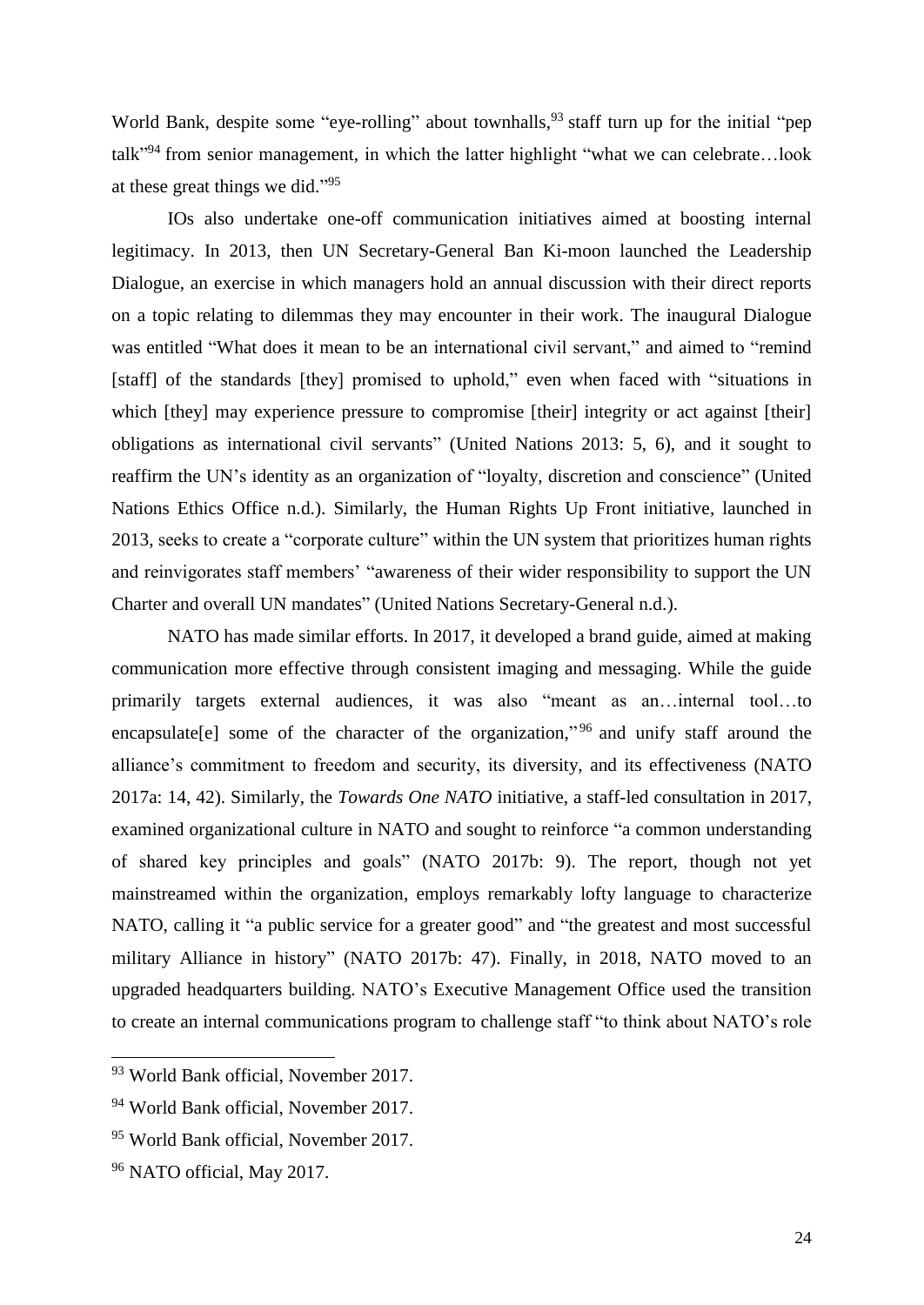in the world, about what NATO represents."<sup>97</sup> The program included the production of a series of videos and interviews, not for public broadcast but for NATO staff, in order to "create [a] sense of identity and [a] sense of purpose associated with the transition."<sup>98</sup>

The World Bank's dedicated internal communications team, the Employee Engagement Team, is tasked with "helping to connect staff with…corporate level campaigns...[and] helping to create a sense of community."<sup>99</sup> There is also an internal blog for staff, where, as one official put it, "[w]e're only talking to ourselves,"<sup>100</sup> and the Bank's current CEO, Kristalina Georgieva, posts a weekly video blog, called "Keeping You Posted," which is widely watched by staff, who admit that it helps create a sense of connectedness within the organization.<sup>101</sup> These internal communication activities, while diverse across the three IOs, are notable for their shared inward focus, their appeal to broad objectives and lofty principles, and their attempts to create a common organizational identity around an "idea" of the organization or of what it "represents."

# **Ceremonies, Symbols, and Spaces**

The third category of self-legitimation practices is performative and material, and includes symbolic events, spaces, and objects. These practices are important for selflegitimation because they visually associate the organization with legitimate and noble pursuits, deeds, and values (Dowling and Pfeffer 1975: 127). Easton (1975: 446) asserts that "rituals," "official ceremonies," and "symbols of office" contribute to a "reservoir" of support, and Burke and Franzoi (1988: 561) highlight the role of physical space, noting that, "[p]eople spend much time managing 'place'…that is, providing the right atmosphere by managing appropriate symbols…for the proper playing out of roles and identities." Again, while some symbols, events, and spaces are externally visible and indeed externally directed, many are hidden from public view and intended instead for an internal audience (Barker 2001).

DPKO holds numerous ceremonial events intended to reinvigorate a sense of purpose and principle among staff, such as International Peacekeepers Day or, in mission settings,

<sup>&</sup>lt;sup>97</sup> NATO official, January 2018.

<sup>&</sup>lt;sup>98</sup> NATO official, January 2018.

<sup>99</sup> World Bank official, November 2017.

<sup>100</sup> World Bank official, November 2017.

<sup>101</sup> World Bank officials, November 2017.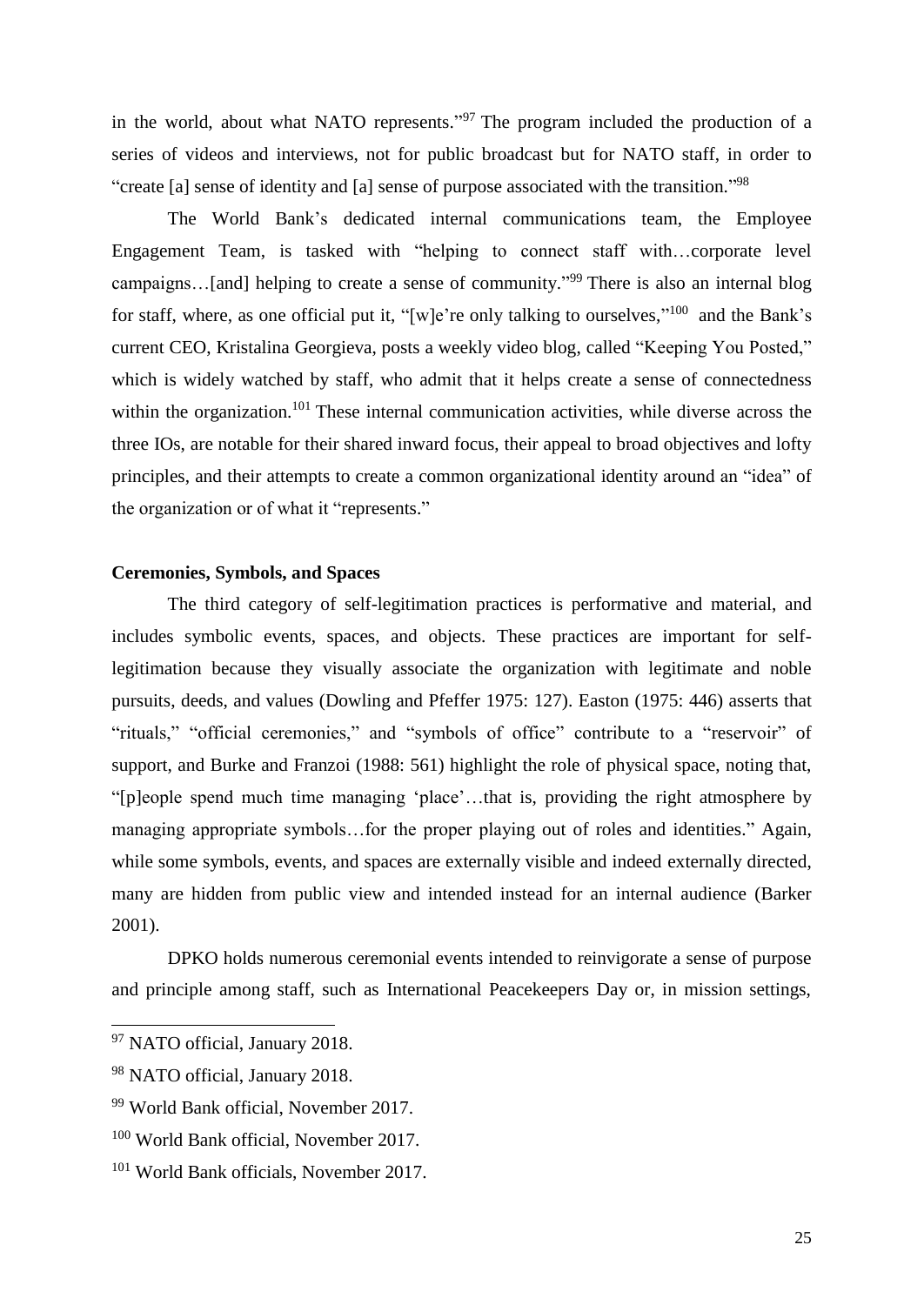medal parades and funerals. One official declared that "those moments are very important because there is an internal reaffirmation of why we do this" and because they reinforce the idea that "there is a common understanding of what it means to be part of the UN and how important it is."<sup>102</sup>

NATO also holds ceremonies around events both related to the alliance and external to it, such as terrorist attacks. One official described how "[i]t seem[s] like every other week we were laying wreaths" and "having moments of silence."<sup>103</sup> Such rituals are a visceral way of associating NATO with principled values and global solidarity and reminding staff of the alliance's continued importance. NATO also holds "internal ceremonies or events…centered on...important anniversaries of events in NATO's history."<sup>104</sup> In this way, symbolic events can also take a retrospective form, invoking an IO's history in a "return" to fundamental principles and foundational objectives as a way of generating self -egitimacy.

The Bank also has internal ceremonies, in particular for its numerous staff award schemes. These recognize performance and innovation, reiterating the intellectual excellence of staff and reaffirming the in-group identity as leaders in their fields.<sup>105</sup> They also provide an opportunity for senior leadership to congratulate staff on their work, which are "very important moments for staff...to feel celebrated and validated."<sup>106</sup>

Symbol can equally take the form of physical spaces and objects, and all three organizations enjoy impressive headquarters buildings that seek to represent their role in the world. The UN flies the flags of all member states outside its headquarters in New York and Geneva, reminding viewers of its multilateral nature, and the complexes are peppered with artworks and images relating to peace, justice, and equality. Much of this is visible to outsiders, but it is not lost on staff, who see these objects every day. Moreover, many are in restricted areas where the public cannot go. Gifts from member states and images of staff in mission settings line the corridors, aimed squarely at DPKO staff themselves. Additionally, staff engage in a remarkable degree of individual branding. Most DPKO offices are decorated with UN flags, posters, and the occasional blue helmet. Surrounding themselves with these

<sup>&</sup>lt;sup>102</sup> Former UN official, February 2017.

<sup>103</sup> NATO official, January 2018.

<sup>104</sup> NATO official, January 2018.

<sup>105</sup> World Bank officials, November 2017.

<sup>106</sup> World Bank official, November 2017.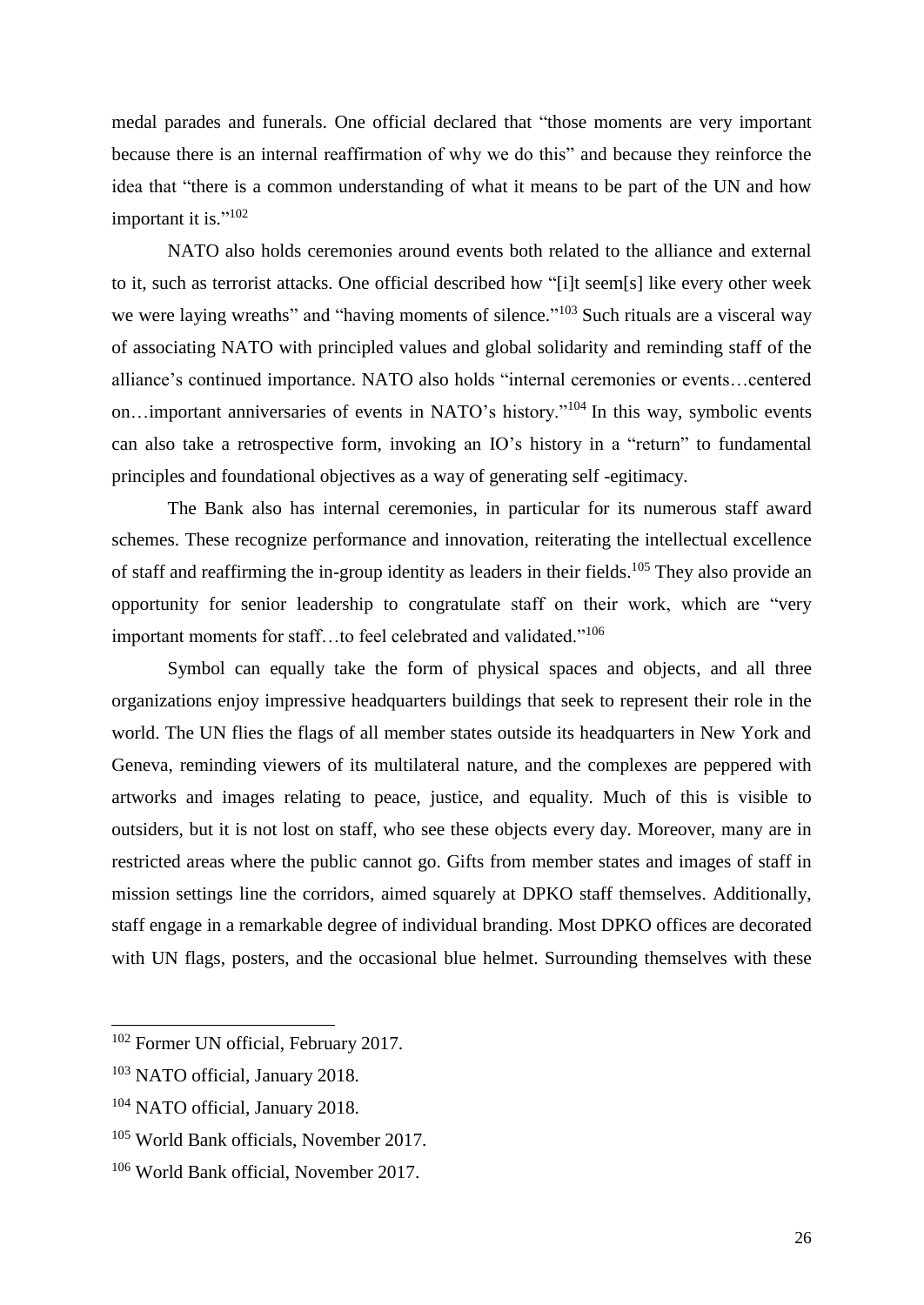symbols reminds staff of their multilateral identity, the importance and legitimacy of their work, and their membership in an exclusive group of people working for world peace.<sup>107</sup>

Space and symbol are also important in the World Bank. The Bank's headquarters is an equally prominent building in Washington, DC, with a soaring glass atrium whose entrance, like the UN, displays the flags of member states and the words "Our Dream is a World Free of Poverty." Staff remarked that, "you see...the slogan as you walk in the door, [but] it's not just a slogan,"<sup>108</sup> it "help[s] remind [us]...of our goals."<sup>109</sup>

Finally, as mentioned, NATO has recently moved to a new headquarters building. The building is designed to look like interlocking fingers "to symbolize Allied unity and cooperation" (NATO 2018), and the internal communications plan created for the move included not only the videos described earlier, but also a highly symbolic art program. Like other IOs, NATO possesses a collection of artworks, mostly gifts from member states or partners, and specific efforts have been made to position these objects so as to "create an atmosphere that reminds people...of what NATO's core values are, of why we're here."<sup>110</sup> While the art program is partly externally-facing, some is remarkably introverted. Pieces of the Berlin Wall and the World Trade Center were placed by the main employee entrance, which "was very deliberate, because we wanted to use those to communicate to our staff why they come to work every day."<sup>111</sup>

# **Does Self-Legitimation Matter?**

While it is clear that self-legitimation constitutes a major activity for IOs, it also has several broader repercussions, including reduced external legitimacy, heightened resistance to reform, and decreased risk aversion. First, IOs are often criticized for being slow and ineffective; however, because these assessments rarely consider self-legitimation, behaviors that may seem puzzling or unproductive may simply be self-legitimation practices. For example, an unquestioning and ritualistic focus on following procedures, maligned among

 $107$  Similar branding exists in private sector firms. While it may not have the same normative content as in IOs—not least due to their for-profit nature—it does reinforce a similar in-group identity.

<sup>&</sup>lt;sup>108</sup> World Bank official, November 2017.

<sup>109</sup> World Bank official, November 2017.

<sup>110</sup> NATO official, January 2018.

<sup>&</sup>lt;sup>111</sup> NATO official, January 2018.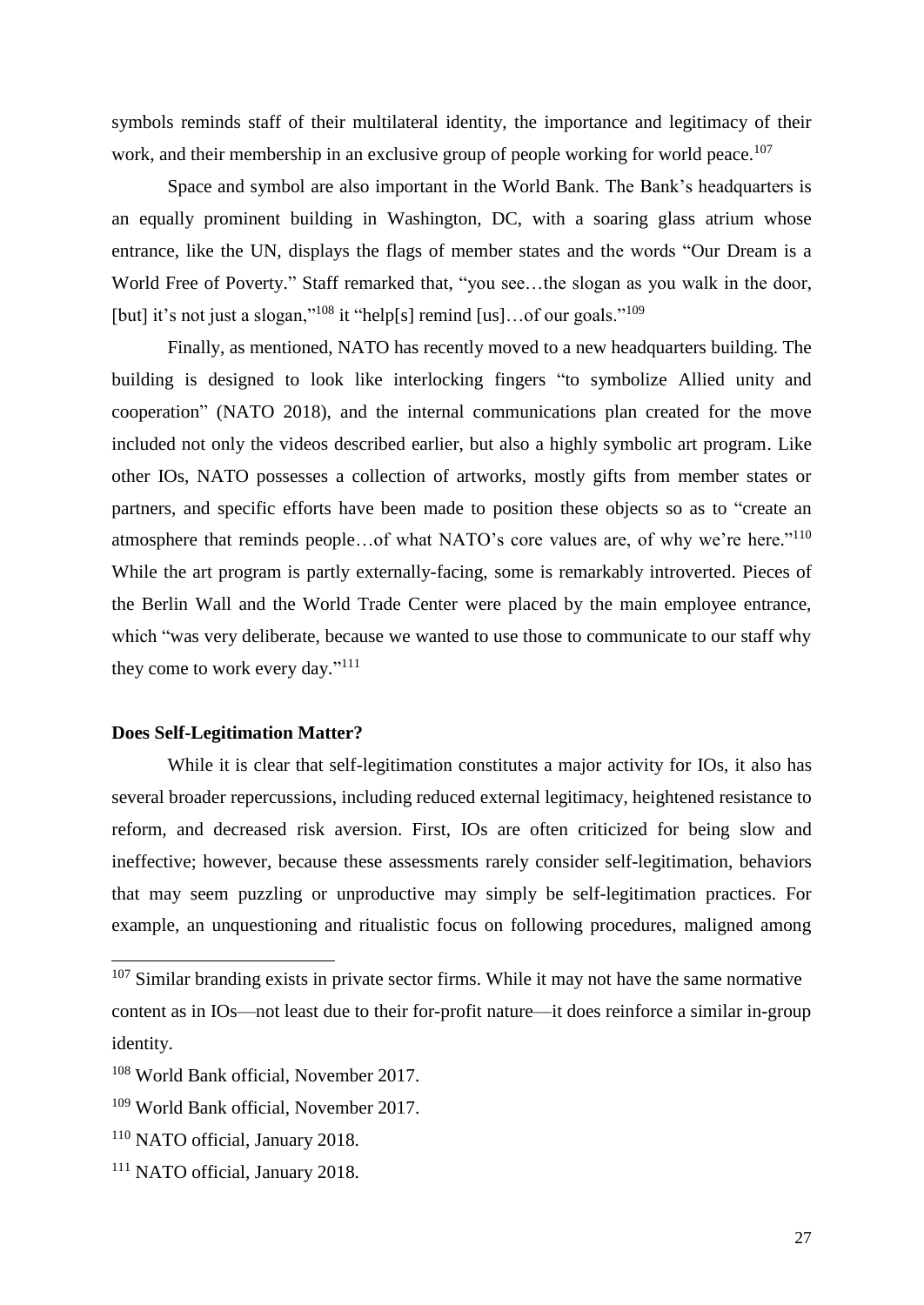policymakers who interact with IOs, may actually be behavior that creates time and space for the development and expression of organizational identity and that IO staff deem necessary to engage in because it is appropriate to and affirming of that identity. Indeed, narratives, internal communications, and symbolic events are costly and time-consuming, and while they may seem unnecessary to outsiders, they reflect the internal need to build self-legitimizing discourse into organizational life and ensure that procedures and objectives fit with larger IO self-images. In this regard, while these practices may reduce overall organizational efficiency by consuming scarce resources, they are best conceived of as *necessary* inefficiencies.

Relatedly, what appears to be a failure to measure outputs openly or concretely may actually be the redefinition of success that IOs use to cope with the contradictions they face. For example, an emphasis on advocacy, while frustrating to donors who would prefer to see concrete outputs, may actually be necessary for IO staff to feel that they are successful at all given the challenges of otherwise showing results in peacekeeping, defense, and development. While this may constitute a failure to measure outputs in one sense, it reflects measurement of other institutional obligations that staff consider important. Similarly, secretariat pushback against member states may be perceived as intransigence, but reflects the fact that IO staff do not consider themselves only service-providers for states and may signal that they feel that their analysis is being sidelined.

Second, self-legitimation may increase resistance to reform by discouraging staff from accurately assessing their performance. As discussed, what is most important for internal narratives is that they are plausible and that they tell an engaging story that fits with organizational norms and principles, explaining away or minimizing challenges and outlying episodes. The relative irrelevance of accuracy, however, can imply either a lack of selfscrutiny or overly positive self-assessment, in turn suggesting that reform is not necessary or that any problems with performance are the result of external contextual factors, outside partners, or member states. <sup>112</sup> Consequently, support for reforms that could increase efficiency or performance may be decoupled from the political will to actually change, and thus reforms are likely to stall or fail outright.<sup>113</sup>

Additionally, reform efforts can threaten IO identities more fundamentally because they may imply a redirection of the mission or mandate of the organization. Reform thus becomes an existential question, rather than simply one about altering structures or activities.

<sup>112</sup> See Geiger and Antonacopoulou 2009: 432.

<sup>113</sup> See Lipson 2007: 15-16.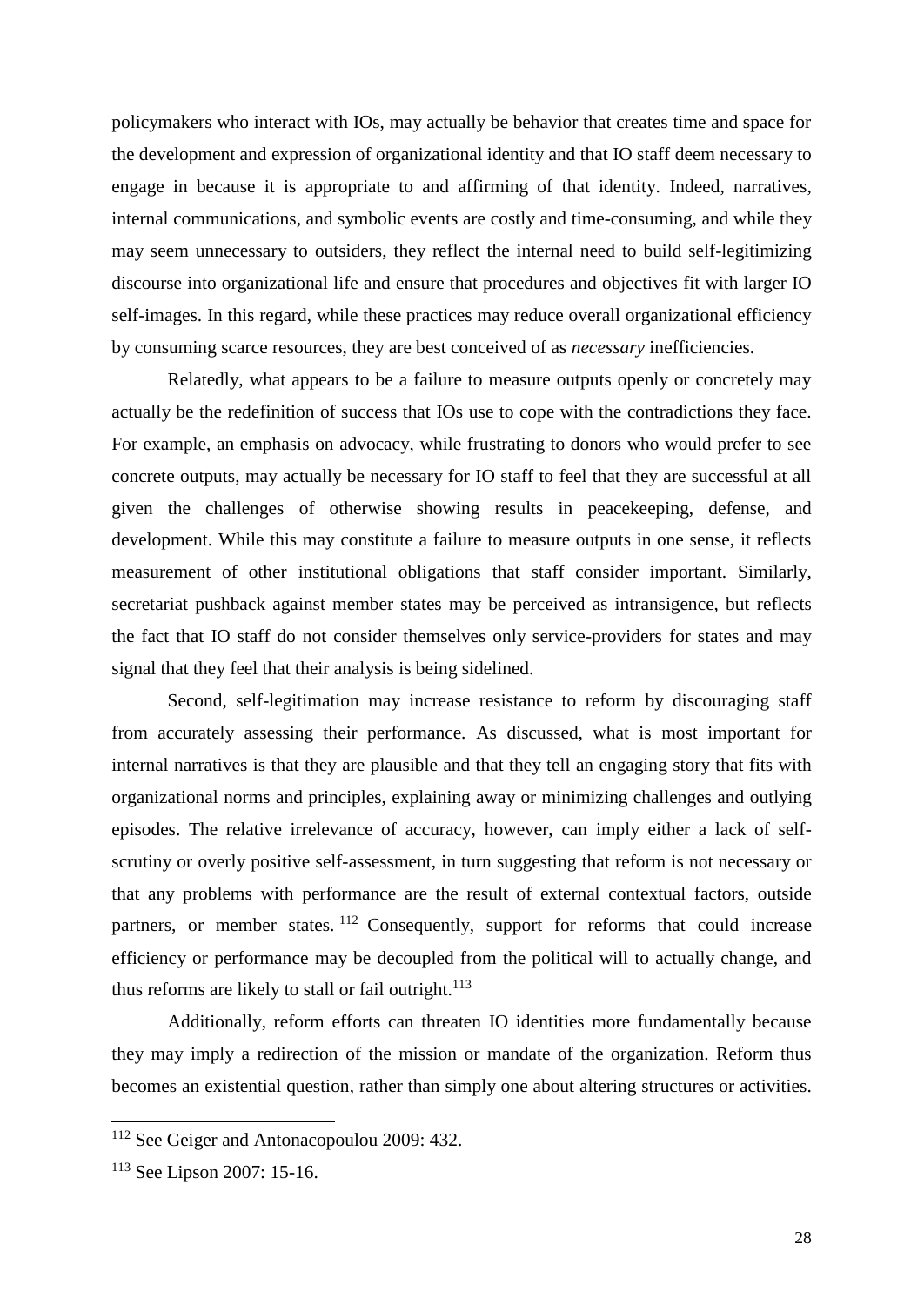Indeed, if staff are motivated by "the belief in the mission"<sup>114</sup> then reform efforts that modify that mission are likely to engender anxiety and fear, because they entail changes in identity, in how staff see themselves, and in their sense of appropriateness.<sup>115</sup> In this regard, it is likely that the pace and intensity of self-legitimation will be heightened during periods of reform or when there are divisive debates regarding strategic direction—such as NATO's move or current discussions within DPKO about the future of peace operations<sup>116—and</sup> resistance to implementing any changes will be high.

Finally, self-legitimation may decrease risk aversion. The repeated, self-referential, and positive narratives told within organizations instill a dedication in staff that makes them willing to take on difficult work in difficult places that few others are willing to do. As one UN official described, "the shared sense of identity and purpose…is what in a way allows the UN to deliver on quite a lot, despite all the gaps and the internal and external obstacles."<sup>117</sup> A World Bank official suggested that "if we didn't have that sense of [being] mission-driven, we would not be as interested in working [in] the hardest places."<sup>118</sup> This was echoed by others, who noted that "life is pretty miserable in these places, so I do think there is an element of identity and legitimacy that explains why people keep working…with very little results."<sup>119</sup> In this way, IO narratives, even if they are inaccurate and self-reinforcing, also enable, at least partly, the very work states task to IOs. Ironically, it is often states that are most risk averse in IOs—for example in committing funds or troops to countries outside of their strategic interests—and it is work that they won't undertake themselves that they route through IOs. The willingness of IOs to take risks is therefore a valuable resource for member states.

<sup>114</sup> World Bank officials, November 2017.

<sup>115</sup> World Bank officials, November 2017.

<sup>&</sup>lt;sup>116</sup> The publication of the Cruz Report (United Nations Peacekeeping 2017) on UN peace operations prompted a vigorous discussion within DPKO about how coercive operations should be. While self-legitimation does not preclude internal disagreement, such internal discussions often force staff to consider changing the way they operate, challenging their self-perceptions.

<sup>117</sup> UN official, November 2017.

<sup>118</sup> World Bank official, November 2017.

<sup>119</sup> UN official, November 2017.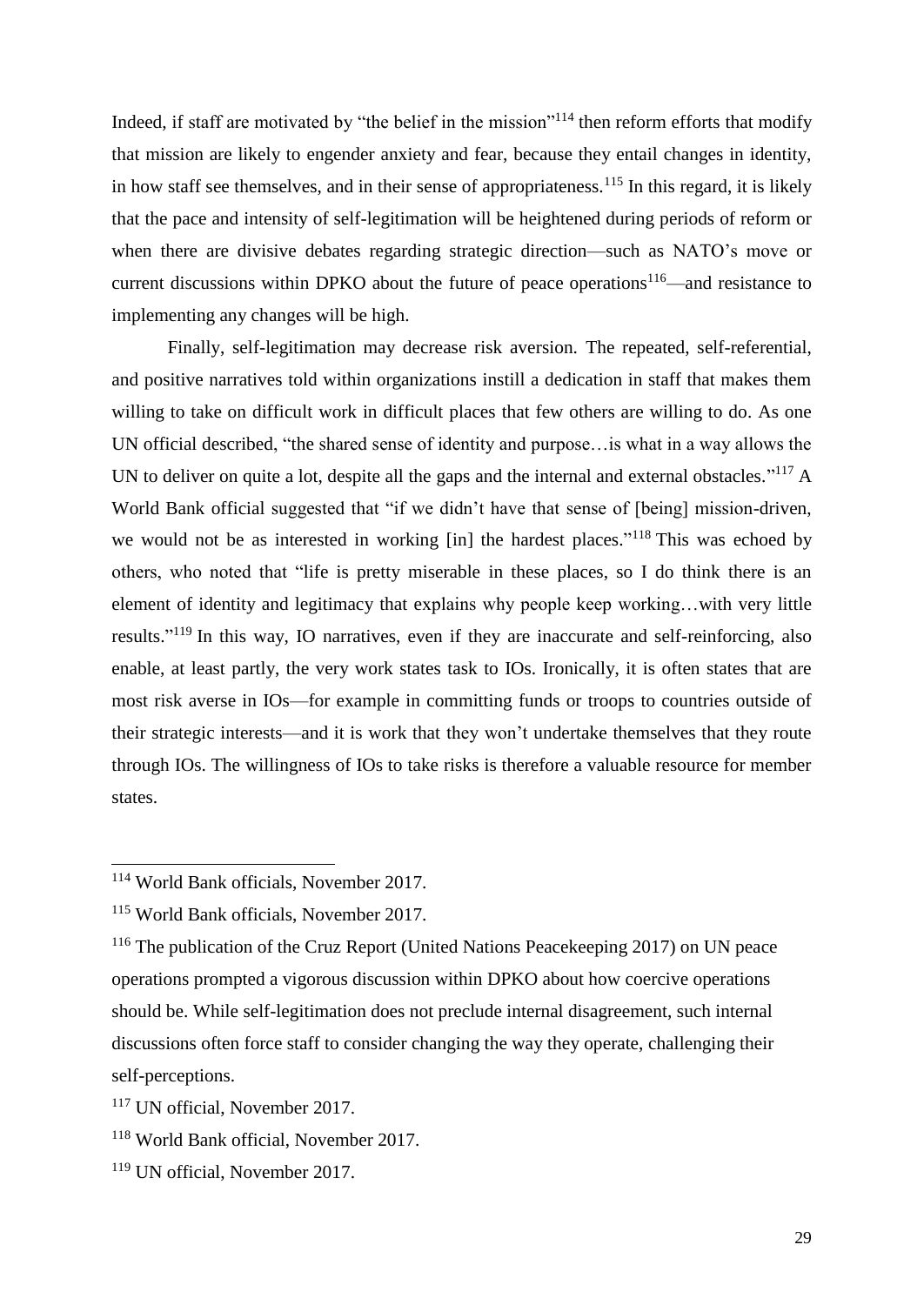At the same time, self-legitimation can generate and entrench dysfunction within IOs because it facilitates and even normalizes continued discrepancy between discourse and action. Barnett and Finnemore (2004: 35) consider organizations dysfunctional when they act "in ways that are at odds with their stated mission." Defiance towards member states, avoidance of rigorous performance measurement, and resistance to reform can all contribute to such dysfunction by making discursive practices sufficient and acceptable responses to real operational trade-offs. When seen through the lens of self-legitimation, however, these behaviors become acceptable and even expected because the search for a cohesive identity and consistency in organizational life necessitates them. Ironically then, the very selflegitimation that enables IO staff to function also deepens their *dys*function.

Still, despite inefficiency and dysfunction, staff dedication to organizational missions and values instills nearly all staff with immense pride in their work, which constitutes an enormous resource for IOs. One Bank official stressed that staff derive a vast amount of "self-validation [from the fact] that you belong to this crowd of folks who are the global leaders in their respective fields and...do this very impactful sort of work."<sup>120</sup> Others concurred, noting that "the nature of the work we are doing is…a huge component of [our] pride and belief in the organization."<sup>121</sup> NATO officials were also openly proud, explaining that this derives from "working for an organization that means something."<sup>122</sup> DPKO staff were the most fervent, with many speaking in religious terms about the organization. Many described themselves as "believers,"<sup>123</sup> one referred to the Charter as "the Holy Scripture,"<sup>124</sup> and another called DPKO "a cult of devotion."<sup>125</sup> While such sweeping statements were rarer in NATO and the World Bank, all three organizations enjoy an immense reserve of staff dedication deriving from their missions, their values, and their multilateral identities.

<sup>120</sup> World Bank official, November 2017.

<sup>&</sup>lt;sup>121</sup> World Bank official, November 2017.

<sup>&</sup>lt;sup>122</sup> NATO official, January 2018. The Staff Associations of NATO and the World Bank run annual staff surveys. In 2016, 68% of NATO staff felt fulfilled in their jobs and 82.6% felt useful in their jobs (NATO HQ Staff Association 2017). In 2017, 92% of Bank staff stated that they were proud to work there (World Bank Group 2017).

<sup>123</sup> DPKO officials, February, May, November 2017.

<sup>124</sup> UN official, February 2017.

<sup>125</sup> Former DPKO official, February 2017.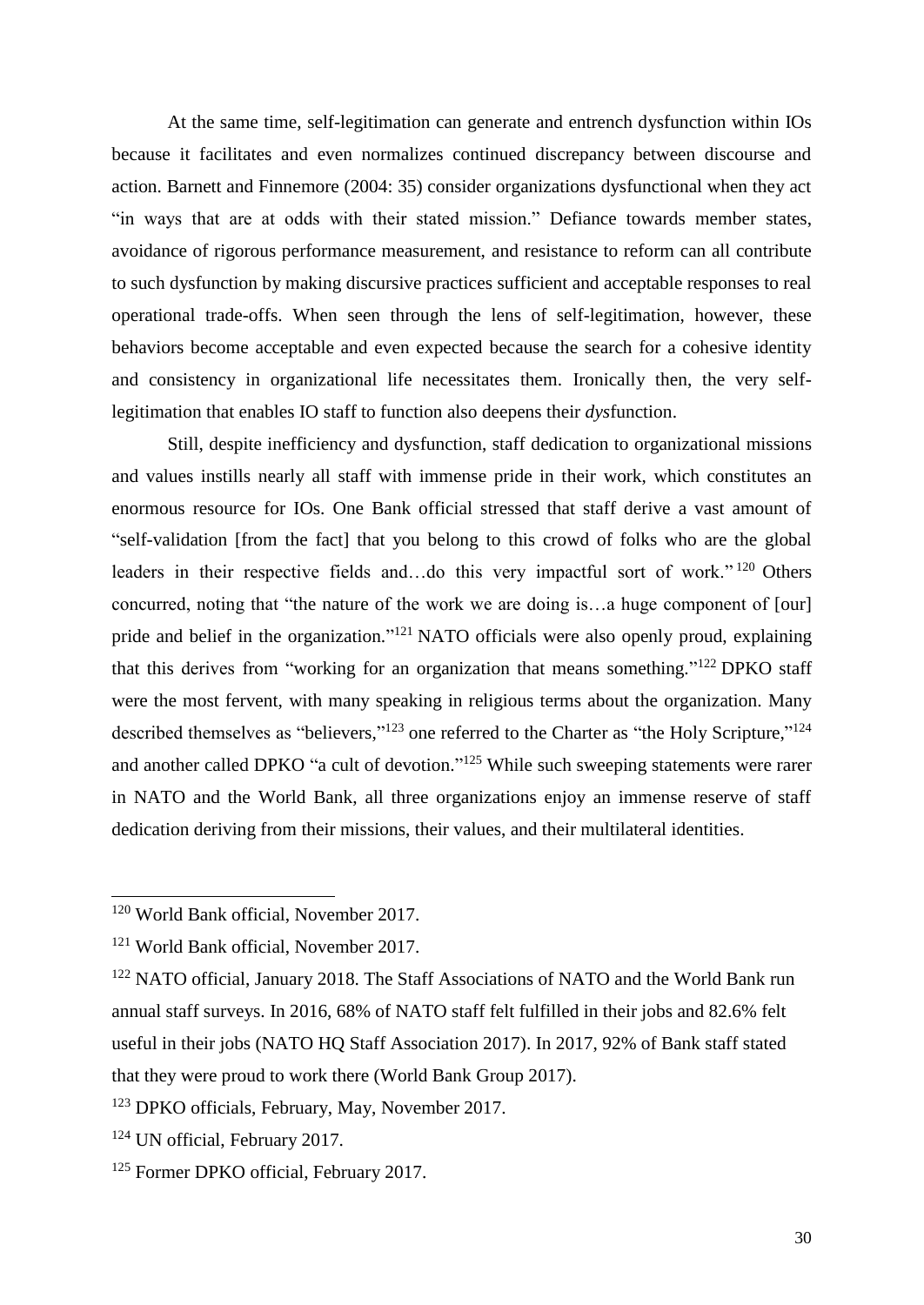#### **Conclusion**

The growing literature on the legitimacy of IOs in IR fails to account for selflegitimation and how it works in organizations with multiple, conflicting identities. This article contributes to filling this gap by developing a theory of why, when, and how selflegitimation occurs in IOs. In so doing, I shed light on a range of discursive and symbolic behaviors that may appear unintelligible to external audiences, but that actually constitute enabling, essential, and even existential activities for these organizations. I also demonstrate how the need for and practices of self-legitimation by IOs have a number of broader repercussions: while self-legitimation may make IOs lose external legitimacy and heighten resistance to reform, ultimately generating organizational dysfunction and inefficiency, it also renders them more willing to take on difficult jobs that no one else wants.

However, regardless of whether the overall impact of self-legitimation on IO activities is positive or negative, it is a fact of organizational life, indeed, it is constitutive of it, not only for IOs, but for any collective professional entity characterized by a multifaceted identity. Where identities are incoherent and weakly hierarchized, self-legitimizing practices are likely to exist, albeit with varying content, across organizations ranging from NGOs to private firms. In this way, assessments of both the legitimacy and behavior of a range of actors in the international system and beyond must include self-legitimation, something that has been until now been ignored. By turning the mirror on IOs—as, indeed, they do themselves—our understanding of these unique but crucial actors in international affairs is deepened.

#### **References**

Adler, E., and V. Pouliot. 2011. "International Practices." *International Theory* 3(1): 1-36.

Autesserre, Séverine. 2014. *Peaceland: Conflict Resolution and the Everyday Politics of International Intervention*. Cambridge: Cambridge University Press.

- Barker, Rodney. 2001. *Legitimating Identities: The Self-Presentations of Rulers and Subjects* Cambridge: Cambridge University Press.
- Barnett, Michael. 2012. "International Paternalism and Humanitarian Governance." *Global Constitutionalism* 1(3): 485-521.
- Barnett, Michael, and Liv Coleman. 2005. "Designing Policy: Interpol and the Study of Change in International Organizations." *International Studies Quarterly* 49: 593-619.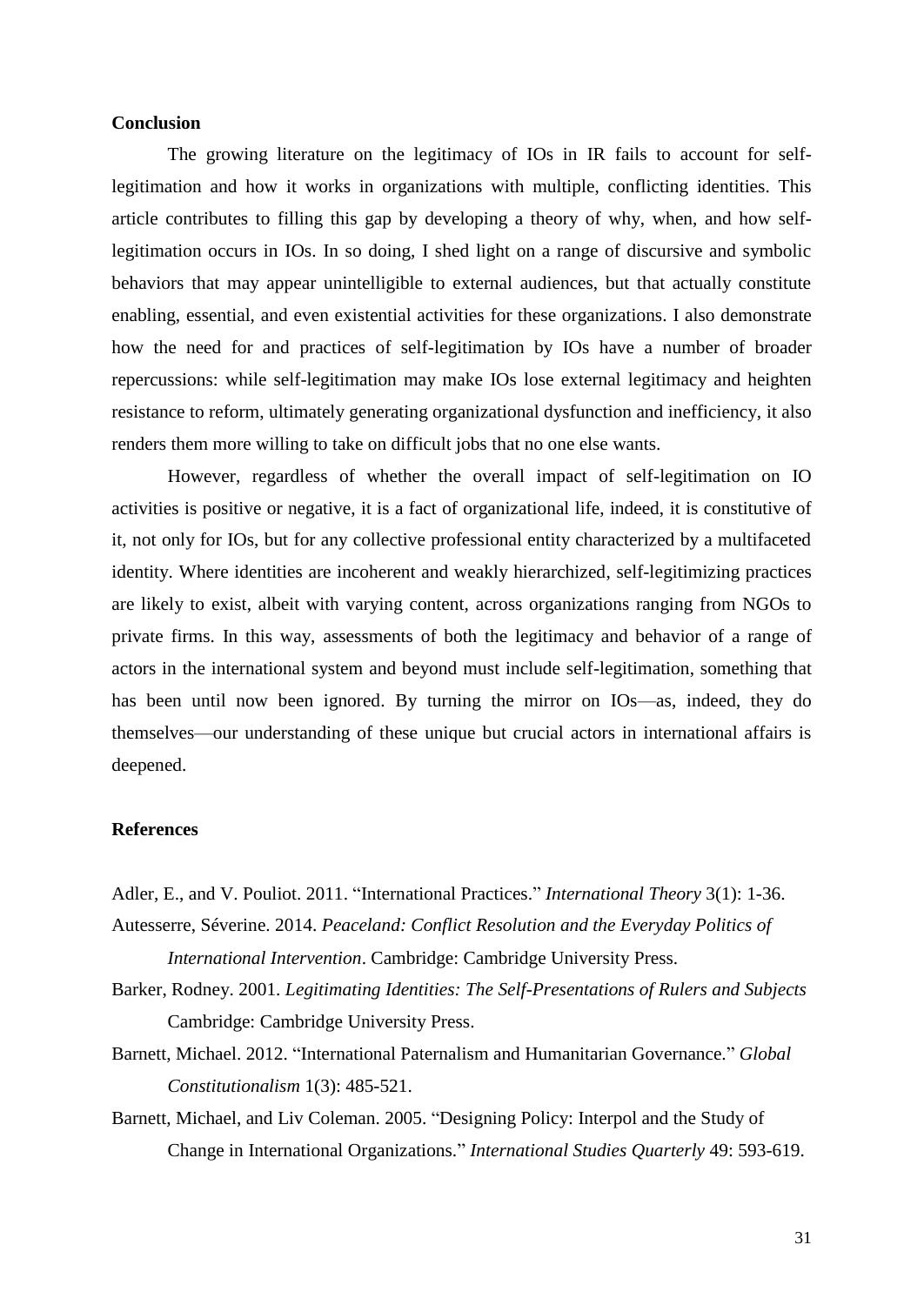- Barnett, Michael, and Martha Finnemore. 2004. *Rules for the World: International Organizations in World Politics*. Ithaca, NY: Cornell University Press.
- Bernard, H. Russell. 2012. *Social Research Methods: Qualitative and Quantitative*  Approaches. 2<sup>nd</sup> ed. Thousand Oaks, CA: Sage.
- von Billerbeck, Sarah B. K. 2017. "UN Peace Operations and Conflicting Legitimacies." *Journal of Intervention and Statebuilding* 11(3): 286-305.
- Boje, David. 1991. "The Storytelling Organization: A Study of Story Performance in an Office-Supply Firm." *Administrative Science Quarterly* 36(1): 106-26.
- Bottoms, Anthony, and Justice Tankebe. 2012. "Beyond Procedural Justice: A Dialogic Approach to Legitimacy in Criminal Justice." *Journal of Criminal Law and Criminology* 102(1): 119-70.
- Bradford, Ben, and Paul Quinton. 2014. "Self-Legitimacy, Police Culture and Support for Democratic Policing in an English Constabulary." *British Journal of Criminology* 54: 1023-1046.
- Brechin, Steven R., and Gayl D. Ness. 2013. "Looking Back at the Gap: International Organizations as Organizations Twenty-Five Years Later." *Journal of International Organization Studies* 4: 14-39.
- Brown, Andrew D., Ian Colville, and Annie Pye. 2015. "Making Sense of Sensemaking in *Organization Studies*." *Organization Studies* 36(2): 265-77.
- Brunsson, Nils. 2002. *The Organization of Hypocrisy: Talk, Decisions and Actions in Organizations*. 2<sup>nd</sup> ed. Translated by Nancy Adler. Oslo: Abstrakt Forlag.
- —. 2007. *The Consequences of Decision-Making*. Oxford: Oxford University Press.
- Burke, Peter J., and Stephen L. Franzoi. 1988. "Studying Situations and Identities Using Experiential Sampling Methodology." *American Sociological Review* 53(4): 559-68.
- Cheney, George. 2000. "Thinking Differently About Organizational Communication: Why, How, and Where?" *Management Communication Quarterly* 14(1): 132-41.
- Clark, Ian. 2005. *Legitimacy in International Society*. Oxford: Oxford University Press.
- Claude, Inis. 1966. "Collective Legitimation as a Political Function of the United Nations." *International Organization* 20(3): 367-79.
- Clegg, Stewart, Martin Kornberger, and Tyrone Pitsis. 2011. *Managing Organizations: An Introduction to Theory and Practice*. 3rd ed. London: SAGE Publications Ltd.
- Coicaud, Jean-Marc. 2002. *Legitimacy and Politics: A Contribution to the Study of Political Right and Political Responsibility*. Translated by David Ames Curtis. Cambridge: Cambridge University Press.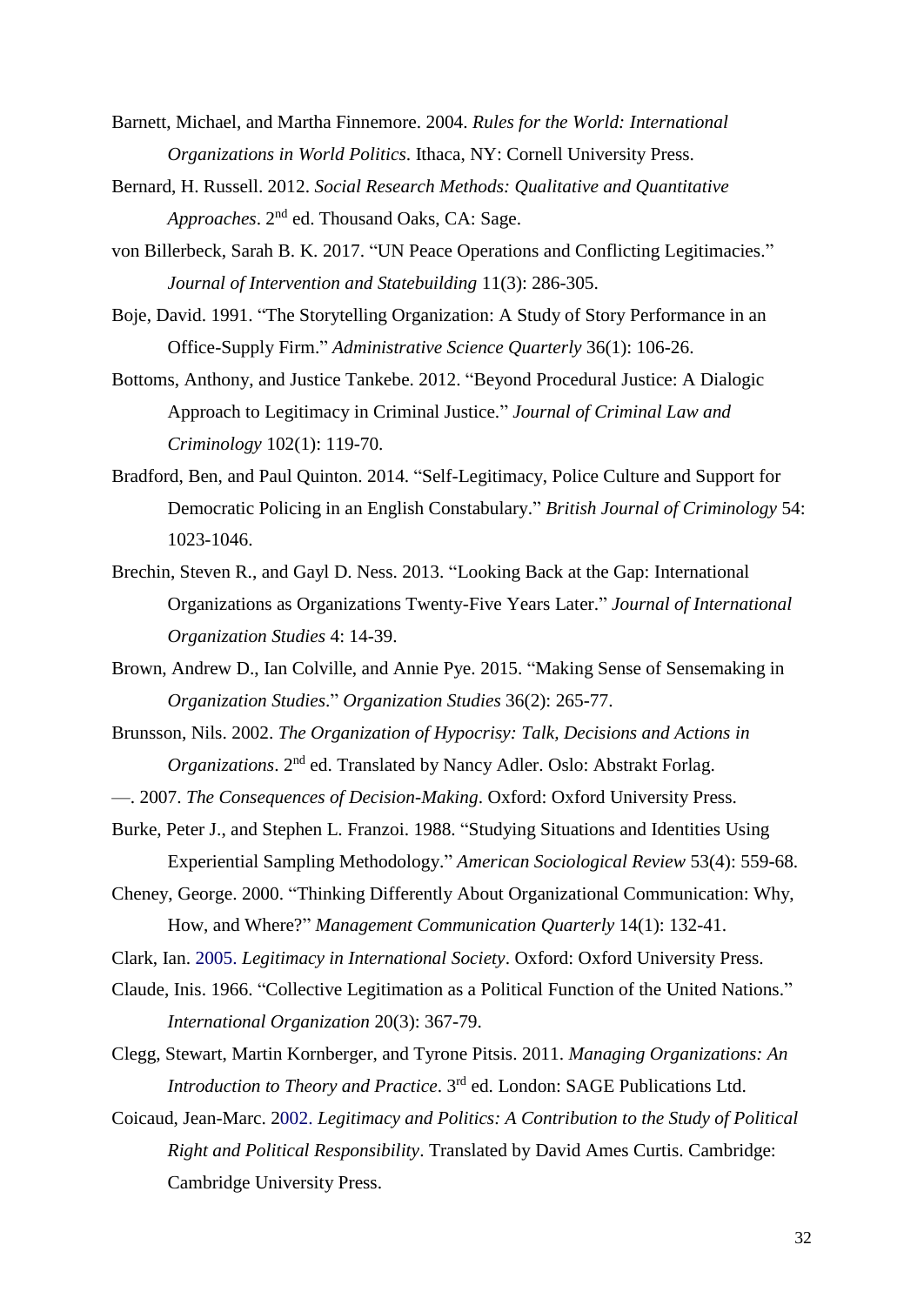- Cornut, Jérémie. 2017. "The Practice Turn in International Relations Theory." *Oxford Research Encyclopedia of International Studies*. Accessed 25 June 2019. https://oxfordre.com/internationalstudies/view/10.1093/acrefore/9780190846626.001. 0001/acrefore-9780190846626-e-113/version/0.
- Dowling, John, and Jeffery Pfeffer. 1975. "Organizational Legitimacy: Social Values and Organizational Behavior." *The Pacific Sociological Review* 18(1): 122-36.
- Dutton, Jane E., and Janet M. Dukerich. 1991. "Keeping An Eye on the Mirror: Image and Identity in Organizational Adaptation." *Academy of Management Journal* 34(3): 517- 54.
- Easton, David. 1975. "A Re-Assessment of the Concept of Political Support." *British Journal of Political Science* 5(4): 435-57.
- Ejdus, Filip. 2017. "Critical Situations, Fundamental Questions and Ontological Insecurity in World Politics." *Journal of International Relations and Development*.
- Erez, Miriam, and P. Christopher Earley. 1993. *Culture, Self-Identity, and Work*. New York: Oxford University Press.
- Farrell, Henry, and Martha Finnemore. 2013. "The End of Hypocrisy: American Foreign Policy in the Age of Leaks." *Foreign Affairs* 92(6): 22-6.
- Franck, Thomas M. 1990. *The Power of Legitimacy Among Nations*. Oxford: Oxford University Press.
- Frost, P. J., and G. Morgan G. 1983. "Symbols and Sensemaking: The Realizations of a Framework." In *Organizational Symbolism*, edited by L. R. Pondy, P. J. Frost, G. Morgan, and T. C. Dandridge: 207-36. Greenwich, CT: JAI.
- Fusch, Patricia I., and Lawrence R. Ness. 2015. "Are We There Yet? Data Saturation in Qualitative Research." *The Qualitative Report* 20:9: 1408-1416.

Garfinkel, Harold. 1967. *Studies in Ethnomethodology*. Englewood Cliffs, NJ: Prentice Hall.

- Geiger, Daniel, and Elena Antonacopoulou. 2009. "Narratives and Organizational Dynamics: Exploring Blind Spots and Organizational Inertia." *The Journal of Applied Behavioral Science* 45(3): 411-36.
- Gephart, Robert P., Cagri Topal, and Zhen Zhang. 2010. "Future-oriented Sensemaking: Temporalities and Institutional Legitimation." In *Process, Sensemaking, and Organizing*, edited by Tor Hernes and Sally Maitlis: 275-312. Oxford: Oxford University Press.
- Giddens, Anthony. 1991. *Modernity and Self-Identity: Self and Society in the Late Modern Age*. Stanford, CA: Stanford University Press.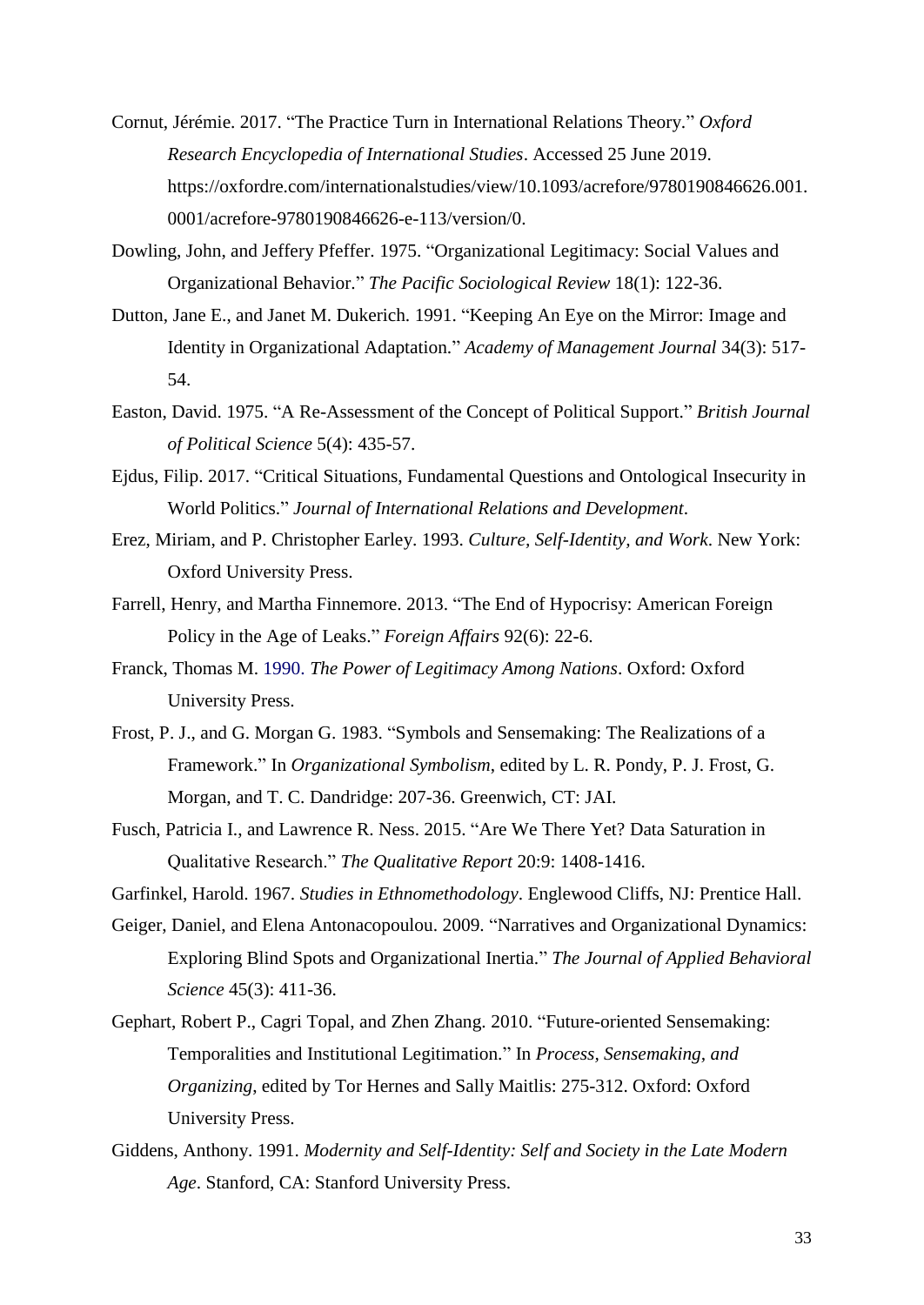- Gronau, Jennifer, and Henning Schmidtke. 2016. "The Quest for Legitimacy in World Politics – International Institutions' Legitimation Strategies." *Review of International Studies* 42: 535-57.
- Hurd, Ian. 2007. *After Anarchy: Legitimacy and Power in the United Nations Security Council* Princeton, NJ: Princeton University Press.
- Krasner, Stephen. 1999. *Sovereignty: Organized Hypocrisy*. Princeton: Princeton University Press.
- Laing, R. D. 2010. *The Divided Self: An Existential Study in Sanity and Madness*. London: Penguin.
- Lebow, Richard Ned. 2016. *National Identities and International Relations*. Cambridge: Cambridge University Press.
- Lipson, Michael. 2007. Peacekeeping: Organized Hypocrisy? *European Journal of International Relations* 13(1): 5-34.
- Maitlis, S., and M. Christianson, M. 2014. "Sensemaking in Organizations: Taking Stock and Moving Forward." *Academy of Management Annals* 8: 57-125.
- March, James G., and Johan P. Olsen. 1976. *Ambiguity and Choice in Organizations*. Oslo: Universitetsforlaget.
- —. 1998. "The Institutional Dynamics of International Political Orders." *International Organization* 52(4): 943-69.
- Meyer, John W., and Brian Rowan. 1977. "Institutionalized Organizations: Formal Structure as Myth and Ceremony." *American Journal of Sociology* 83(2): 340-63.
- Mitzen, Jennifer. 2006. "Ontological Security in World Politics: State Identity and the Security Dilemma." *European Journal of International Relations* 12(3): 341-70.
- Morris, R. C. 2013. "Identity Salience and Identity Importance in Identity Theory." *Current Research in Social Psychology*: 23-36.
- NATO. 1949. North Atlantic Treaty. Washington, DC: NATO.
- —. 2010. "Active Engagement, Modern Defence: Strategic Concept for the Defence and Security of the Members of the North Atlantic Treaty Organization." Brussels: NATO.
- —. 2017a. "NATO Brand Guide: A Practical Guide to Working with the NATO Brand." Brussels: NATO.
- —. 2017b. *Towards One NATO: Culture Matters*. Brussels: NATO-Wide Executive Development Programme.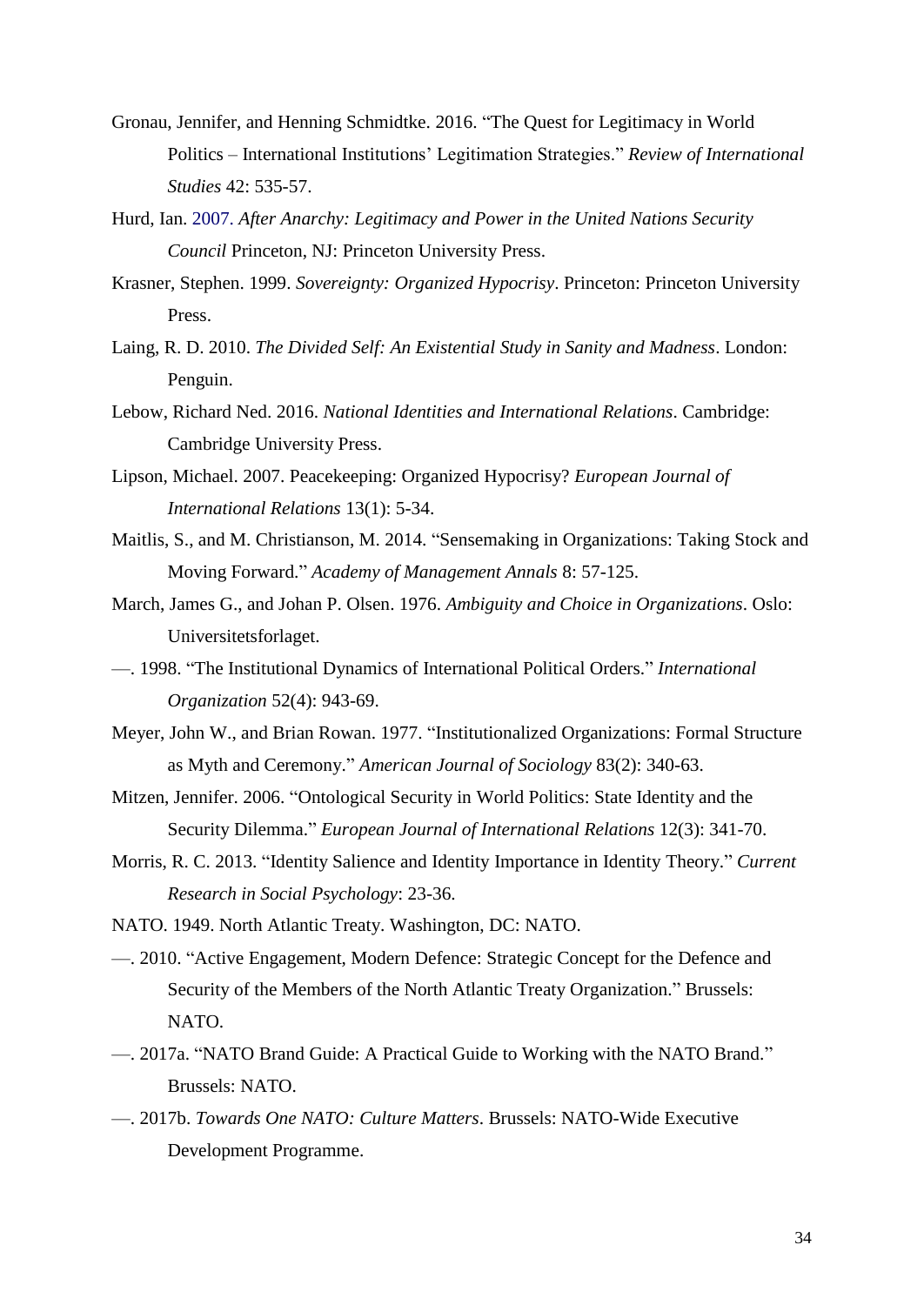- —. 2018. "NATO's New Headquarters." Accessed 24 October 2018. https://www.nato.int/cps/su/natohq/topics\_49287.htm.
- NATO HQ Staff Association. 2017. "Survey 2016: Working at NATO (Results)." Unpublished.
- Nelson, Stephen C., and Catherine Weaver. 2016. "Organizational Culture." In *The Oxford Handbook of International Organizations*, edited Jacob Katz Cogan, Ian Hurd, and Ian Johnstone: 920-39. Oxford: Oxford University Press.
- Ness, Gayl D., and Steven R. Brechin. 1988. "Bridging the Gap: International Organizations as Organizations." *International Organization* 42(2): 245-73.
- Oelsner, Andrea. 2013. "The Institutional Identity of Regional Organizations, Or Mercosur's Identity Crisis." *International Studies Quarterly* 57: 115-27.
- Pfeffer, Jeffrey. 1981. *Power in Organizations*. Marshall, MA: Pitman.
- Pouliot, Vincent, and Jean-Philippe Thérien. 2017. "Global Governance: A Struggle over Universal Values." *International Studies Review* 20(1): 55-73.

Ring, P.S., and H.L. Van de Ven. 1989. "Formal and Informal Dimensions of Transactions." In *Research on the Management of Innovation: The Minnesota Studies*, edited by A. H. Van de Ven, H. L. Angle, and M. S. Poole: 337-66. New York: Ballinger.

- Rittberger, Volker, Bernhard Zangl, and Andreas Kruck. 2012. *International Organization*. 2<sup>nd</sup> ed. Basingstoke: Palgrave Macmillan.
- Reinalda, Bob, and Bertjan Verbeek, eds. 1998. *Autonomous Policy-Making by International Organizations*. London and New York: Routledge.
- Sandberg, Jörgen, and Haridimos Tsoukas, (2015). "Making Sense of the Sensemaking Perspective: Its Constituents, Limitations, and Opportunities for Further Development." *Journal of Organizational Behavior* 36: S6-S32.
- Sarfaty, Galit A. 2009. "Why Culture Matters in International Institutions: The Marginality of Human Rights at the World Bank." *The American Journal of International Law* 103: 647-83.
- Shannon, Vaugh P. 2000. "Norms Are What States Make of Them: The Political Sociology of Norm Violation." *International Studies Quarterly* 44(2): 293-316.
- Steele, Brent J. 2008. *Ontological Security in International Relations: Self-Identity and the IR State*. London: Routledge.
- Steffek, Jens. 2003. "The Legitimation of International Governance: A Discourse Approach." *European Journal of International Relations* 9(2): 249-75.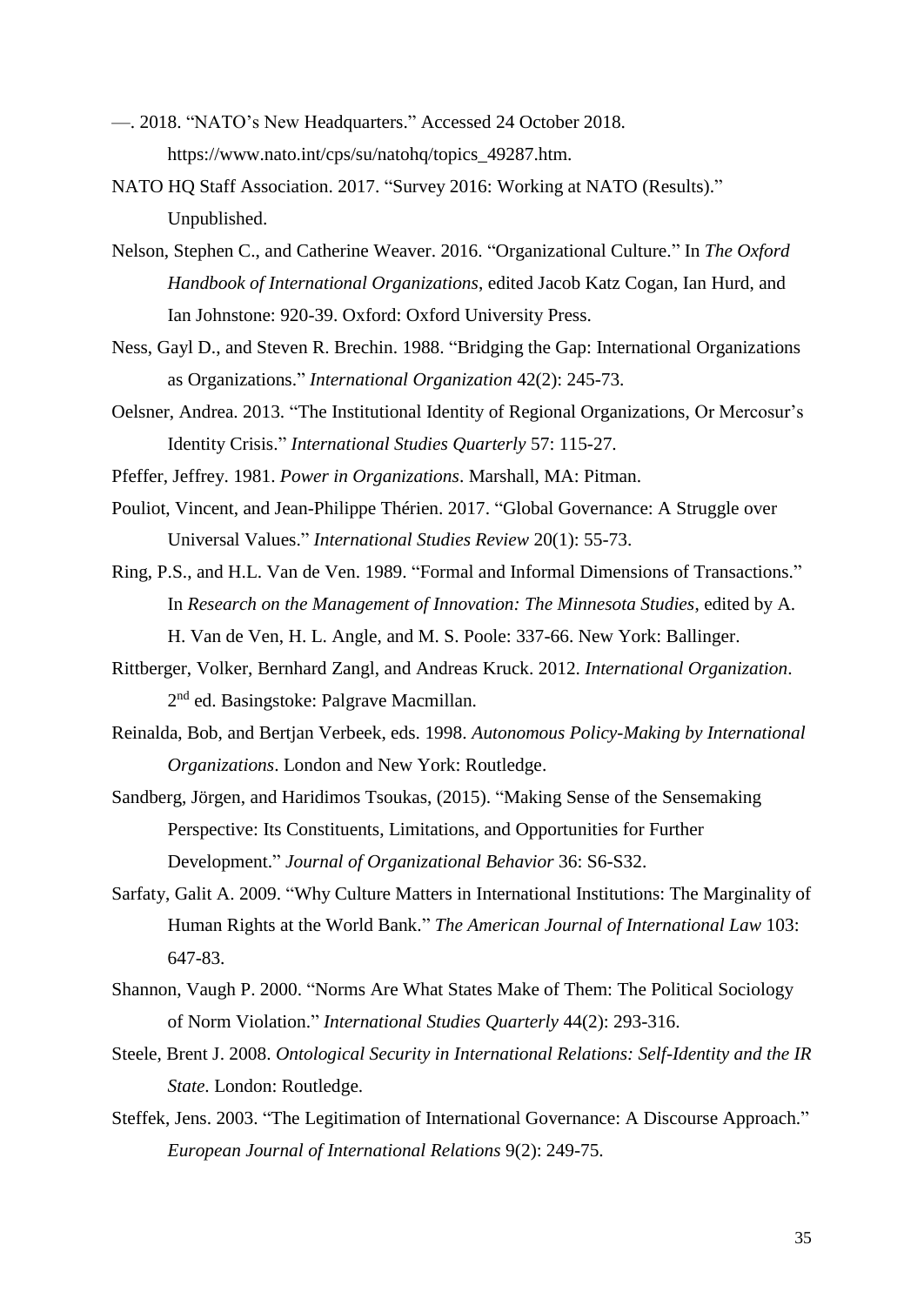- Suchman, Marc C. 1995. "Managing Legitimacy: Strategic and Institutional Approaches." *Academy of Management Review* 20(3): 571-610.
- Tallberg, Jonas, Thomas Sommerer, Theresa Squatrito, and Christer Jönsson. 2013. *The Opening Up of International Organizations: Transnational Access in Global Governance*. Cambridge: Cambridge University Press.
- Thiessen, Victor and Anthony Thomson. 1975. Accessed 24 October 2018. "Self-Legitimations Among Academics."

http://www.acadiau.ca/~thomson/legitimations.pdf.

- United Nations. 1945. *Charter of the United Nations*. New York: United Nations.
- —. 2013. "Leadership Dialogue: What does it mean to be an international civil servant?" New York: United Nations.
- United Nations Ethics Office. n.d. "Oath of Service." Accessed 24 October 2018. http://www.un.org/en/ethics/relevantdocs.shtml.
- United Nations Secretary-General. n.d. "Human Rights Up Front Initiative." Accessed 24 May 2017. https://www.un.org/sg/en/content/ban-ki-moon/human-rights-frontinitiative.
- United Nations Peacekeeping. 2017. "Improving Security of United Nations Peacekeepers: We need to change the way we are doing business." Accessed 8 July 2019. https://peacekeeping.un.org/sites/default/files/improving\_security\_of\_united\_nations\_ peacekeepers\_report.pdf.
- —. 2019. "Data: Global Peacekeeping Data (as of 30 September 2019)." Accessed 30 October 2019. https://peacekeeping.un.org/en/data-0.
- United Nations Web TV. 2016. "Secretary-General Town Hall Meeting Farewell of Ban Ki-moon (UN Secretary General)." Accessed 24 October 2018. http://webtv.un.org/meetings-events/treaty-bodies/watch/secretary-general-town-hallmeeting-farewell-of-ban-ki-moon-un-secretarygeneral/5247939526001/?term=?lanenglish&sort=date.
- Vaara, Eero, Scott Sonenshein, and David Boje. 2016. "Narratives as Sources of Stability and Change in Organizations: Approaches and Directions for Future Research." *The Academy of Management Annals* 10(1): 495-560.
- Weaver, Catherine. 2008. *Hypocrisy Trap: The World Bank and the Poverty of Reform*. Princeton, NJ: Princeton University Press.
- Weber, Max. 1978. *Economy and Society*. vol. 1, edited by Guenther Roth and Claus Wittich. London: University of California Press.